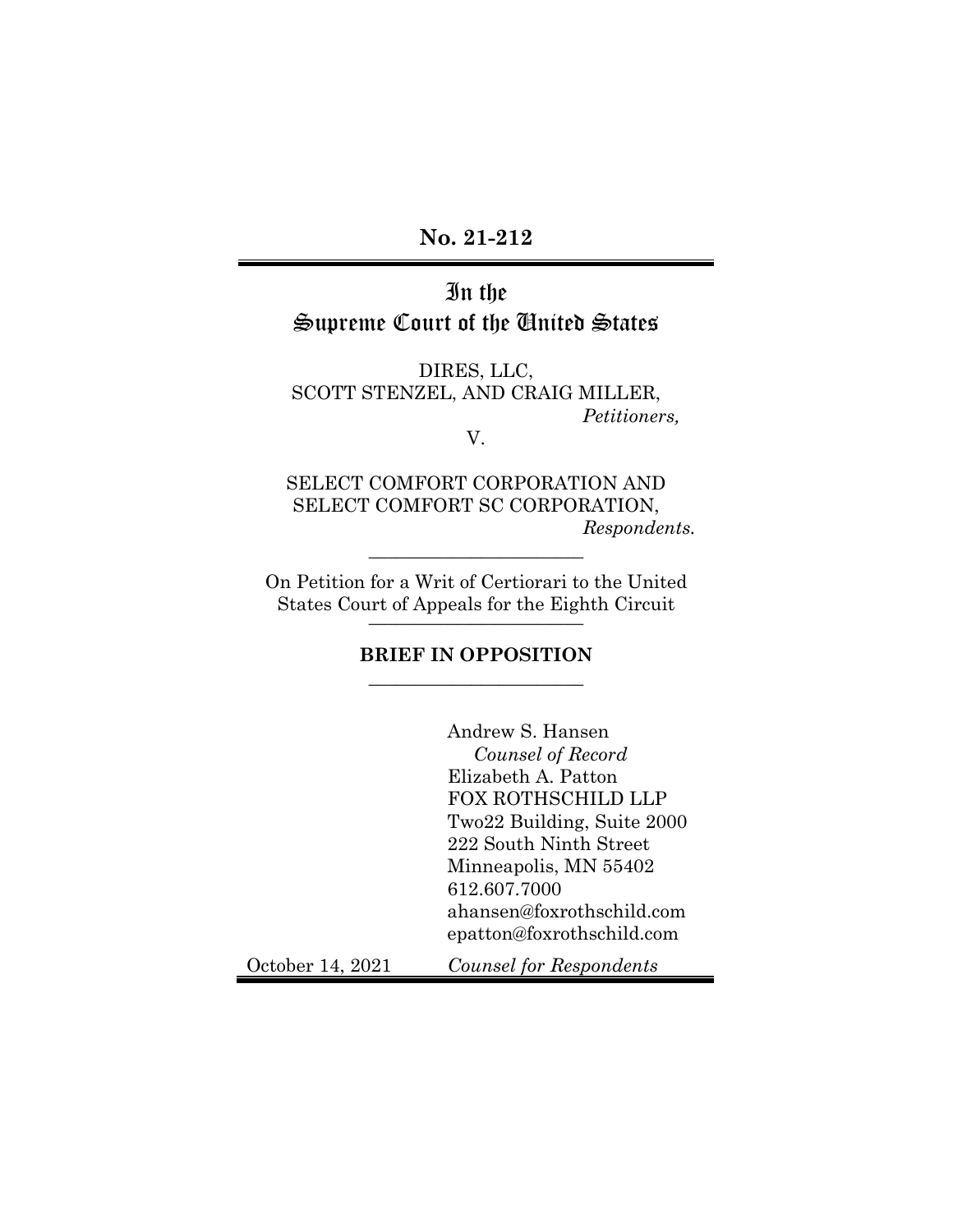#### **QUESTION PRESENTED**

In 1962, Congress amended the Lanham Act to make both pre-sale and post-sale confusion actionable. Act of Oct. 9, 1962, Pub. L. No. 87-722, § 17, 76 Stat. 769, 773-74 (removing term "purchasers" to expand trademark protection to pre-sale, point-ofsale, and post-sale confusion) (codified as amended at 15 U.S.C.  $\S$  1114(1)(a)). Because of these amendments, courts have uniformly recognized that there can be liability for trademark infringement when there is a likelihood of pre-sale confusion, particularly when an advertiser employs "bait and switch" advertising like the Petitioners do here.

The actual question presented through the Petition is:

Whether engaging in "bait and switch" advertising causing a likelihood of pre-sale confusion, under the specific facts at issue in the underlying case, can be actionable as trademark infringement under the Lanham Act.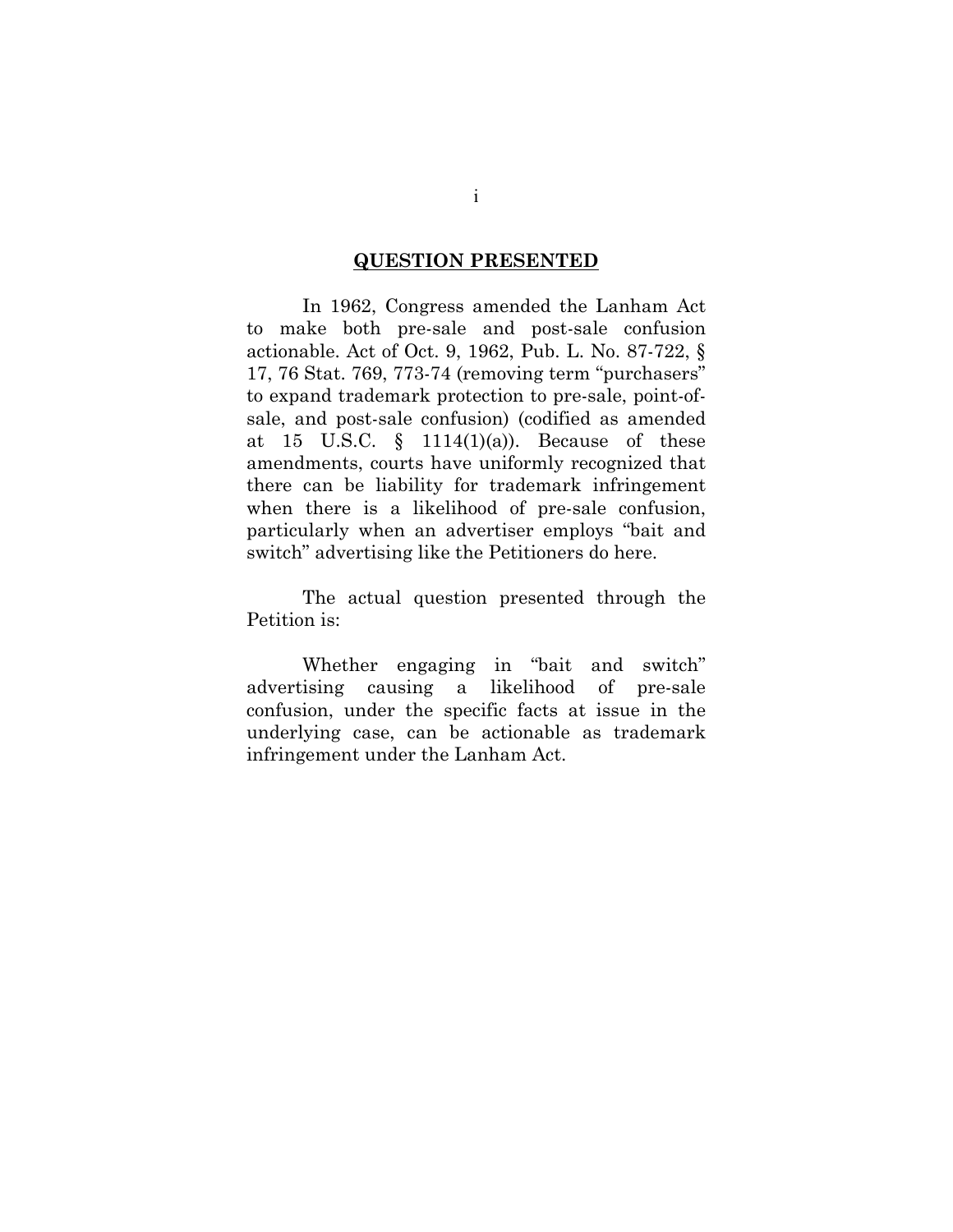## **CORPORATE DISCLOSURE STATEMENT**

Pursuant to Supreme Court Rule 29.6, Respondent Select Comfort Corporation n/k/a Sleep Number Corporation<sup>1</sup> discloses that it has no parent corporation and that it is a publicly held corporation. Public entities that own ten percent or more of Sleep Number Corporation's stock are BlackRock Fund Advisors, a subsidiary of BlackRock, Inc., and The Vanguard Group, Inc. Respondent Select Comfort SC Corporation's parent corporation is Sleep Number Corporation.

<sup>1</sup> Select Comfort Corporation has changed its name to Sleep Number Corporation.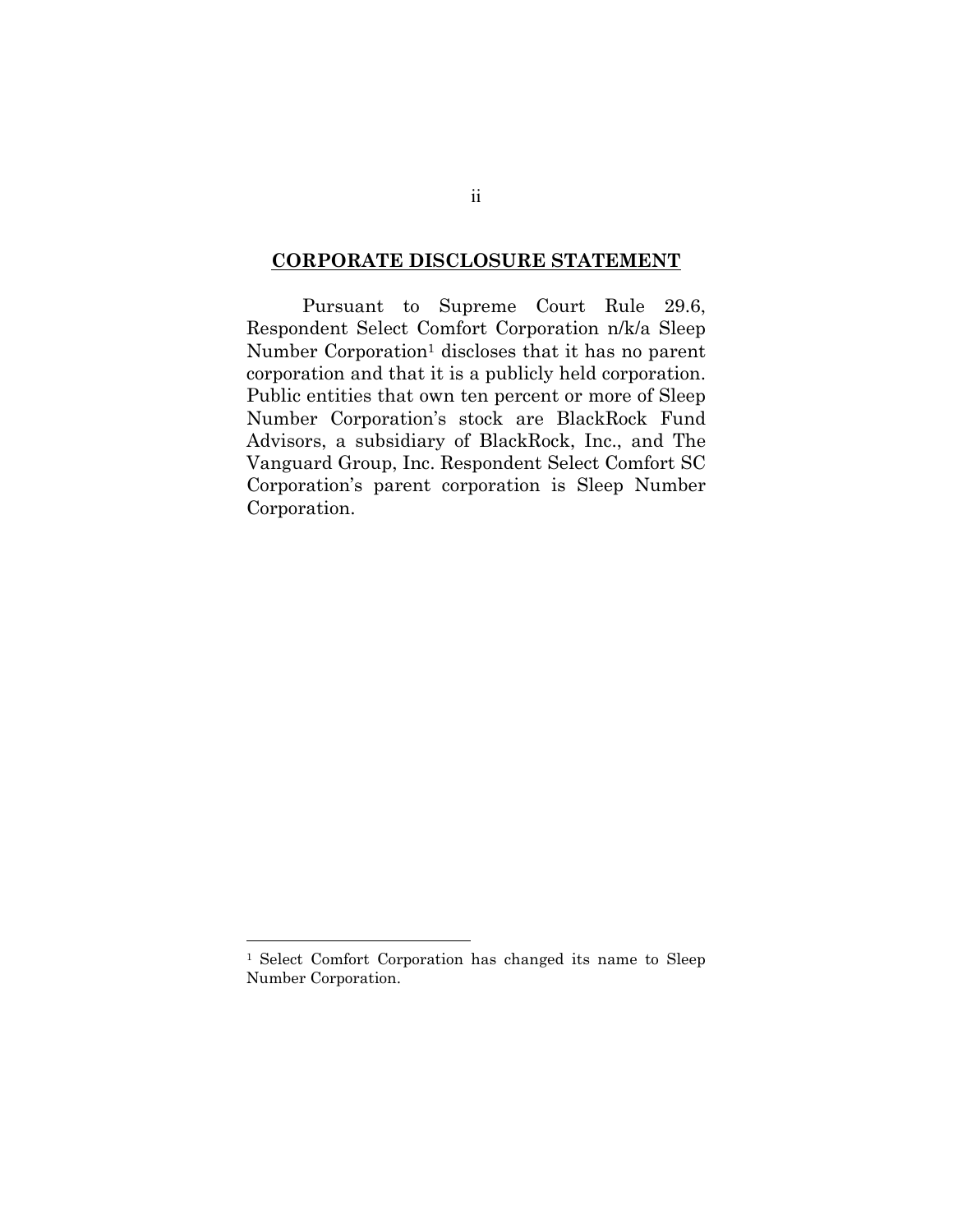# **TABLE OF CONTENTS**

| L. |                                                                                                                                                  |
|----|--------------------------------------------------------------------------------------------------------------------------------------------------|
|    | II. PROCEDURAL BACKGROUND  5                                                                                                                     |
|    |                                                                                                                                                  |
|    | REASONS FOR DENYING THE PETITION 8                                                                                                               |
| L. | THE EIGHTH CIRCUIT'S DECISION<br>DOES NOT CONFLICT WITH OTHER<br>CIRCUITS ON AN IMPORTANT ISSUE                                                  |
|    | A. No Supreme Court Clarification Is<br>Needed Because the Eighth Circuit<br>Order Is Consistent with Federal Law                                |
|    | B. No Supreme Court Review Is Warranted<br>Because There Is No Conflict Between                                                                  |
|    | C. No Compelling Reasons Exist for the<br>Court to Review an Order that Was<br>Unique to the Facts of the Case,<br>Including "Ample" Evidence of |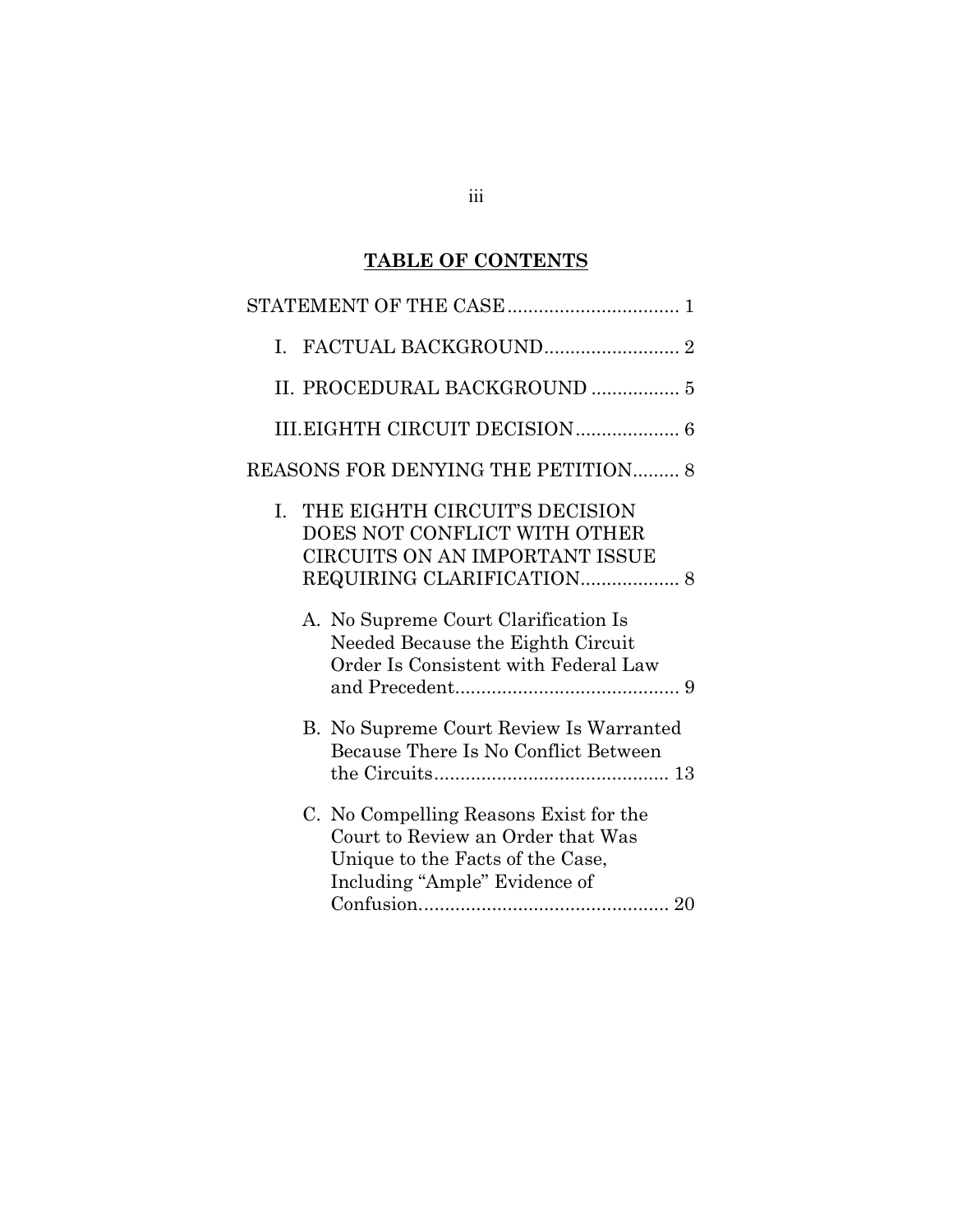| II. DIRES' POLICY-BASED ARGUMENTS |  |
|-----------------------------------|--|
| DO NOT NECESSITATE SUPREME        |  |
|                                   |  |
|                                   |  |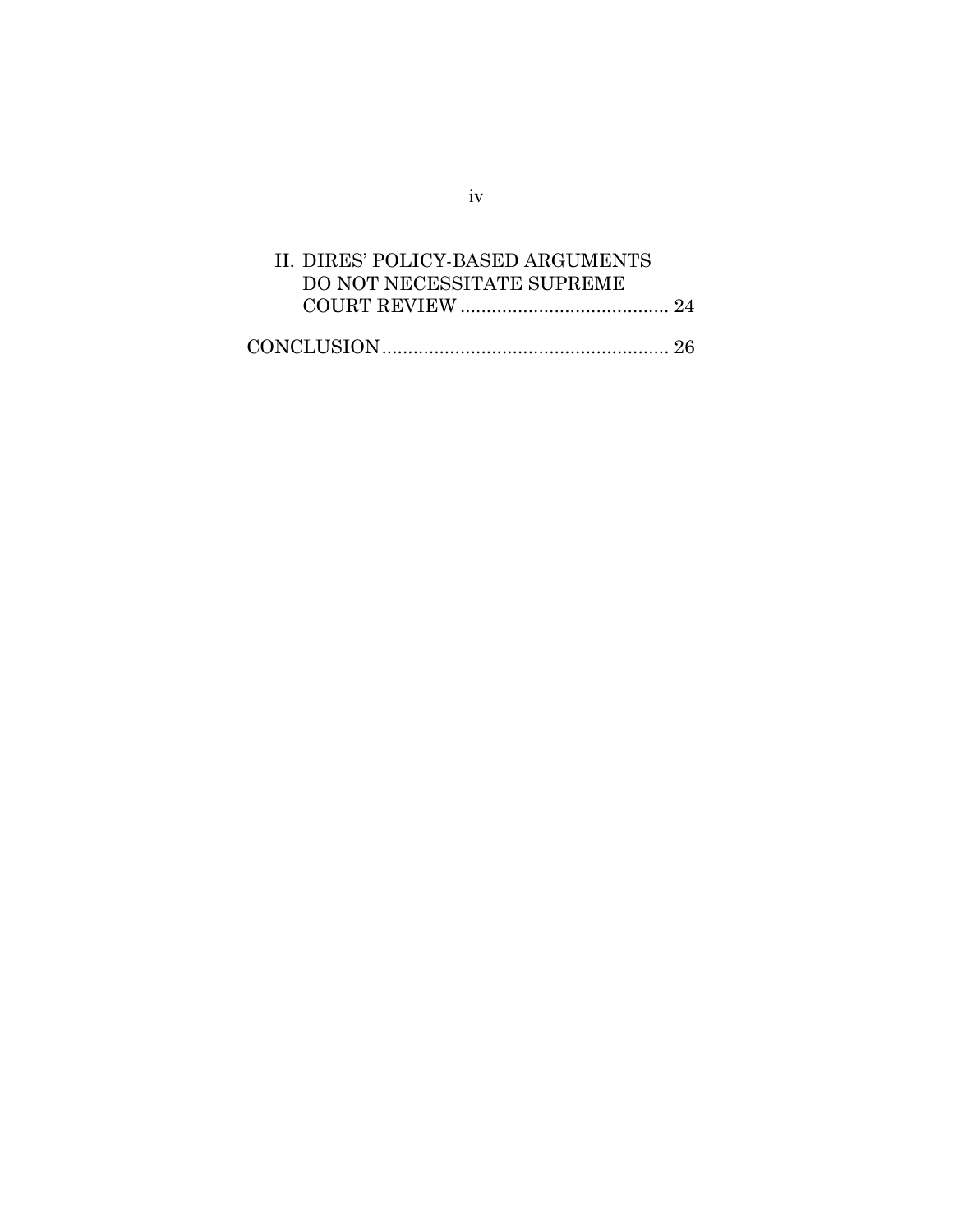# **TABLE OF AUTHORITIES**

# **Page(s)**

# **Federal Cases**

| 1-800 Contacts, Inc. v. Lens.com, Inc.,                                                   |
|-------------------------------------------------------------------------------------------|
| $1-800$ Contacts, Inc. v. When U.com, Inc.,<br>414 F.3d 400 (2d Cir. 2005), cert. denied, |
| Armstrong Cork Co. v. World Carpets, Inc.,                                                |
| <i>Ascentive, LLC v. Opinion Corp.,</i>                                                   |
| Australian Gold, Inc v. Hatfield,                                                         |
| Bonner v. City of Prichard,                                                               |
| Checkpoint Systems, Inc. v. Check Point<br>Software Technologies, Inc.,                   |
| City & County of San Francisco, California<br>v. Sheehan,                                 |
|                                                                                           |

v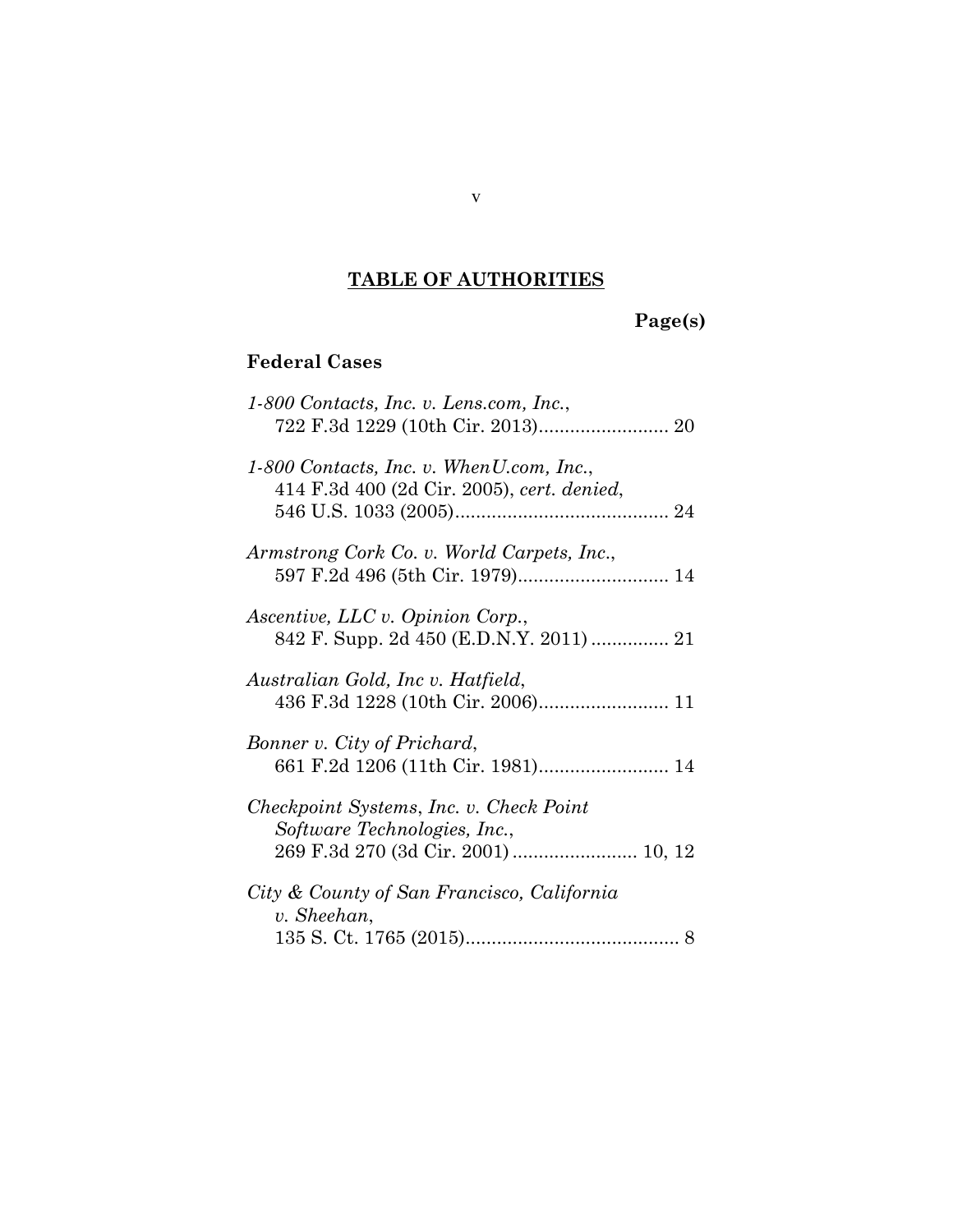| Concordia Partners, LLC v. Pick,<br>No. 2:14-CV-009-GZS, 2015 WL 4065243                                          |
|-------------------------------------------------------------------------------------------------------------------|
| Ducks Unlimited, Inc. v. Boondux, LLC,<br>No. 214CV02885SHMTMP, 2017 WL<br>3579215 (W.D. Tenn. Aug. 18, 2017)  21 |
| Elvis Presley Enterprises, Inc. v. Capece,                                                                        |
| Ferrari S.P.A. v. Roberts,                                                                                        |
| Foxworthy v. Custom Tees, Inc.,<br>879 F. Supp. 1200 (N.D. Ga. 1995)  15                                          |
| Gibson Guitar Corp. v. Paul Reed Smith<br>Guitars, LP,<br>423 F.3d 539 (6th Cir. 2005), cert.                     |
| Groeneveld Transport Efficiency, Inc. v.<br>Lubecore International, Inc.,                                         |
| <i>Hearts on Fire Co. v. Blue Nile, Inc.,</i><br>603 F. Supp. 2d 274 (D. Mass. 2009)  14                          |
| Hogan v. Carter,<br>85 F.3d 1113 (4th Cir. 1996) 17                                                               |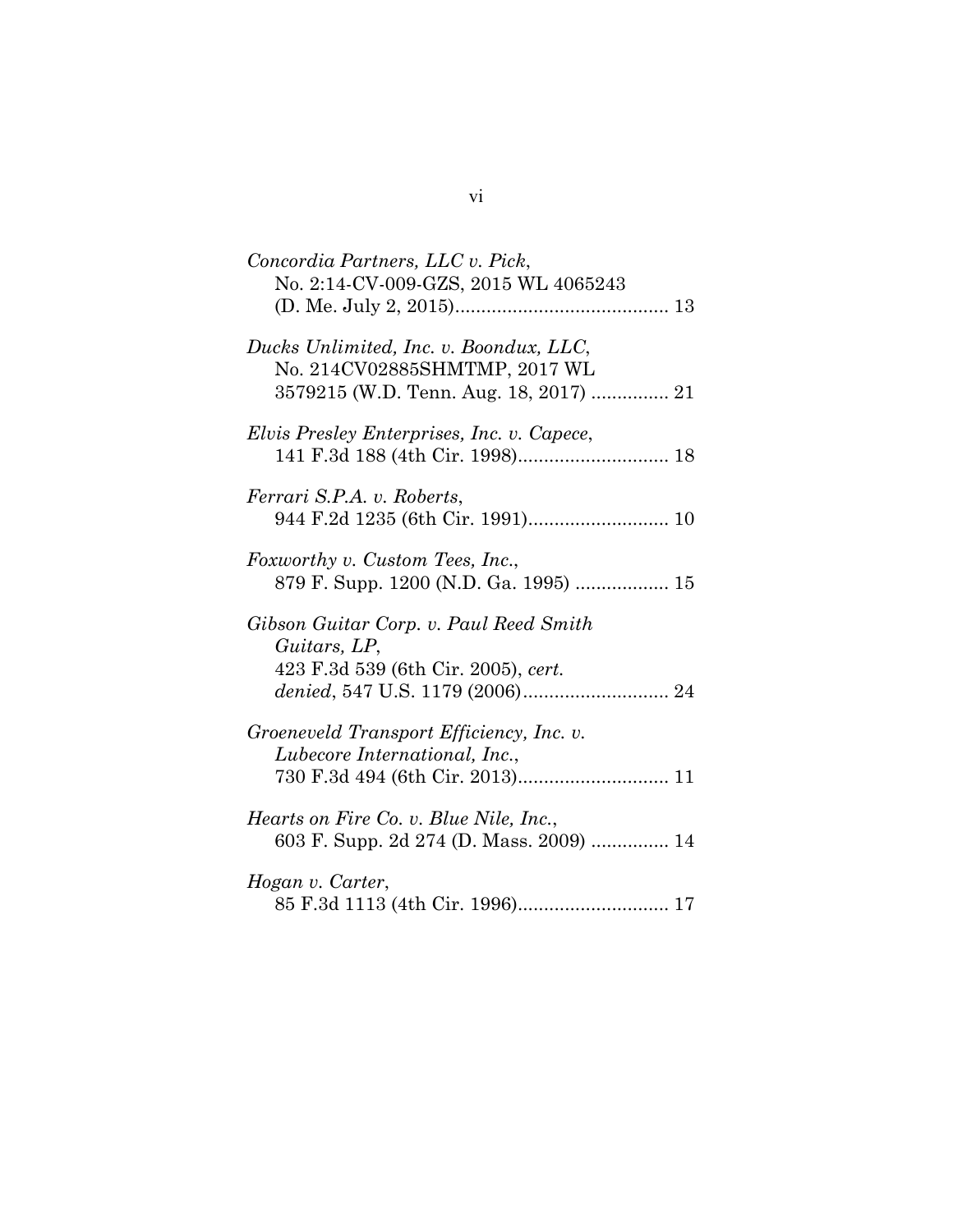| Hubbard Feeds, Inc. v. Animal Feed<br>Supplement, Inc.,                       |
|-------------------------------------------------------------------------------|
|                                                                               |
| Insty*Bit, Inc. v. Poly-Tech Industries, Inc.,                                |
| Jim S. Adler, P.C. v. McNeil Consultants,<br>L.L.C.,                          |
| --- F. 4th ---, No. 20-10936, 2021 WL<br>3508713 (5th Cir. Aug. 10, 2021)  11 |
| Kemp v. Bumble Bee Seafoods, Inc.,                                            |
| Kos Pharmaceuticals, Inc. v. Andrx Corp.,                                     |
| Lamparello v. Falwell,<br>420 F.3d 309 (4th Cir. 2005) 16, 17, 24             |
| Malletier v. Burlington Coat Factory                                          |
| Warehouse Corp.,                                                              |
| Marathon Manufacturing Co. v. Enerlite<br>Products Corp.,                     |
| 767 F.2d 214 (5th Cir. 1985) 11                                               |
| Moore v. Doe,                                                                 |
| No. CV 20-6569-DMG (SPX), 2020 WL                                             |
|                                                                               |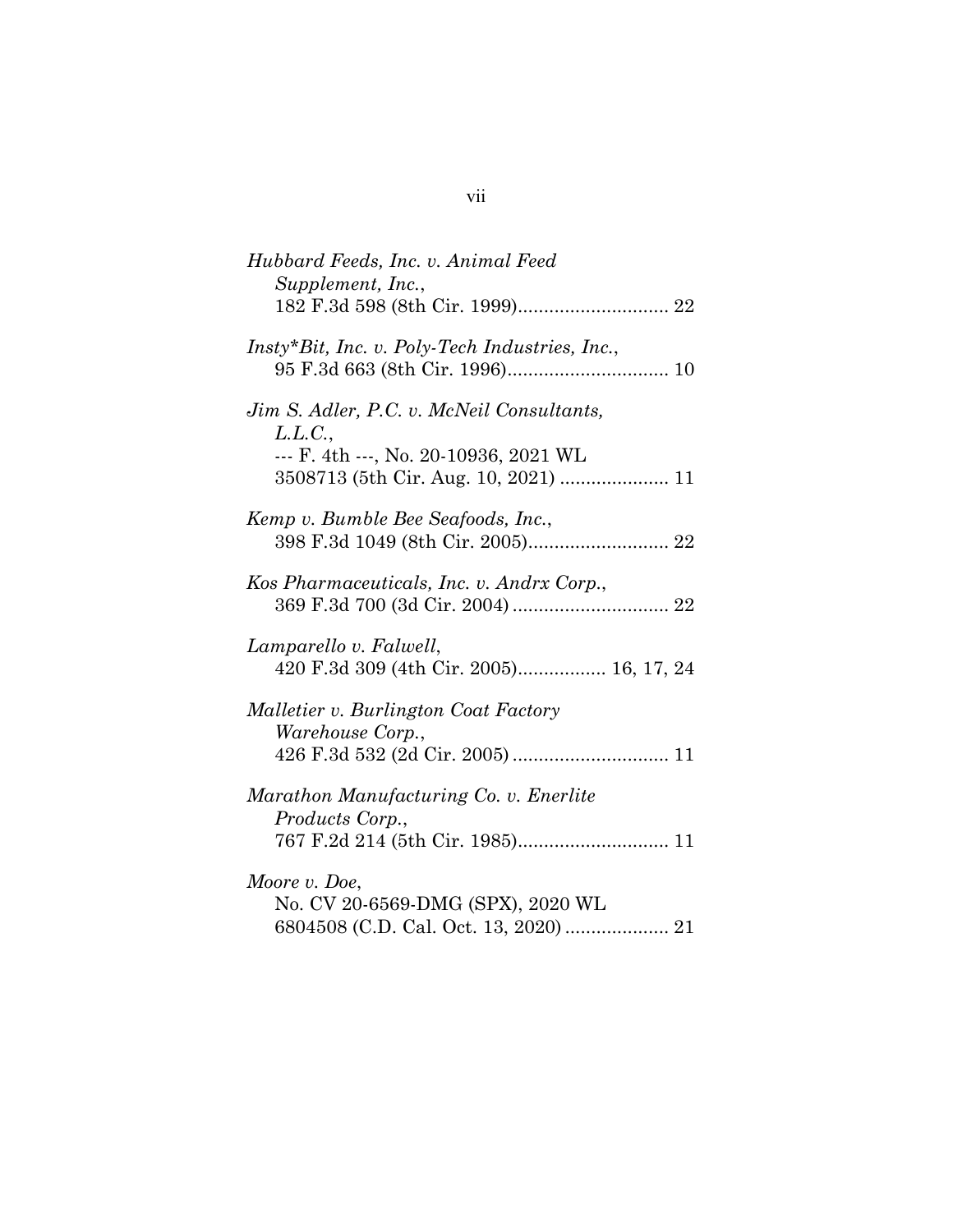| Moving & Storage, Inc. v. Panayotov,<br>C.A. No. 12-12262-GAO, 2014 WL           |
|----------------------------------------------------------------------------------|
| Multi Time Machine Inc. v. Amazon.com,                                           |
| Inc.,<br>804 F.3d 930 (9th Cir. 2016), cert.                                     |
| Network Automation, Inc. v. Advanced                                             |
| Systems Concepts, Inc.,                                                          |
| Passport Health, LLC v. Avance Health<br>System, Inc.,                           |
| 823 F. App'x 141 (4th Cir. 2020), as                                             |
| Playboy Enterprises, Inc. v. Netscape<br>Communications Corp.,                   |
| 354 F.3d 1020 (9th Cir. 2004) 11, 21                                             |
| Promatek Industries, Ltd. v. Equitrac Corp.,<br>300 F.3d 808 (7th Cir. 2002), as |
|                                                                                  |
| Rosetta Stone Ltd. v. Google, Inc.,<br>676 F.3d 144 (4th Cir. 2012) 17, 18       |
| Roto-Rooter Corp. v. O'Neal,<br>513 F.2d 44 (5th Cir. 1975) 14                   |
| Savin Corp. v. Savin Goup,                                                       |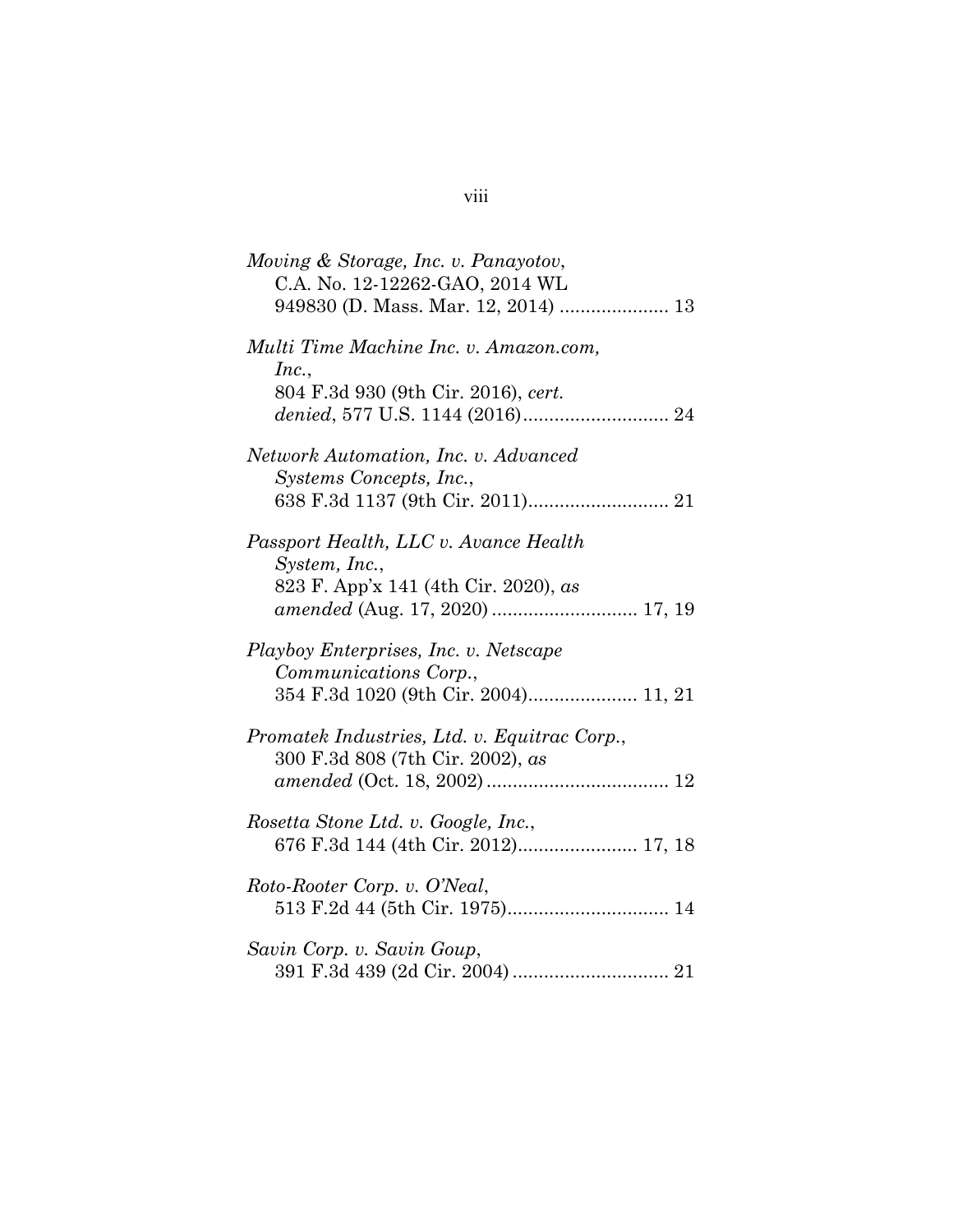| Sensient Technologies Corp. v.<br>Sensory Effects Flavor Co.,<br>613 F.3d 754 (8th Cir. 2010), cert.                 |
|----------------------------------------------------------------------------------------------------------------------|
| Smartling, Inc. v. Skawa Innovation Ltd.,<br>358 F. Supp. 3d 124 (D. Mass. 2019)  13                                 |
| St. Charles Manufacturing Co. v. Mercer,                                                                             |
| Suntree Technologies, Inc. v. Ecosense<br>International, Inc.,<br>693 F.3d 1338 (11th Cir. 2012) 15                  |
| Toyota Motor Sales, U.S.A., Inc. v. Tabari,                                                                          |
| Transunion v. Ramirez,                                                                                               |
| USA Nutraceuticals Group, Inc. v. BPI<br>Sports, LLC,<br>165 F. Supp. 3d 1256 (S.D. Fla. Feb. 22,                    |
| Vital Pharmaceuticals, Inc. v. American<br>Body Building Products, LLC,<br>511 F. Supp. 2d 1303 (S.D. Fla. 2007)  16 |
| World Carpets Inc. v. Dick Littrell's New<br>World Carpets,                                                          |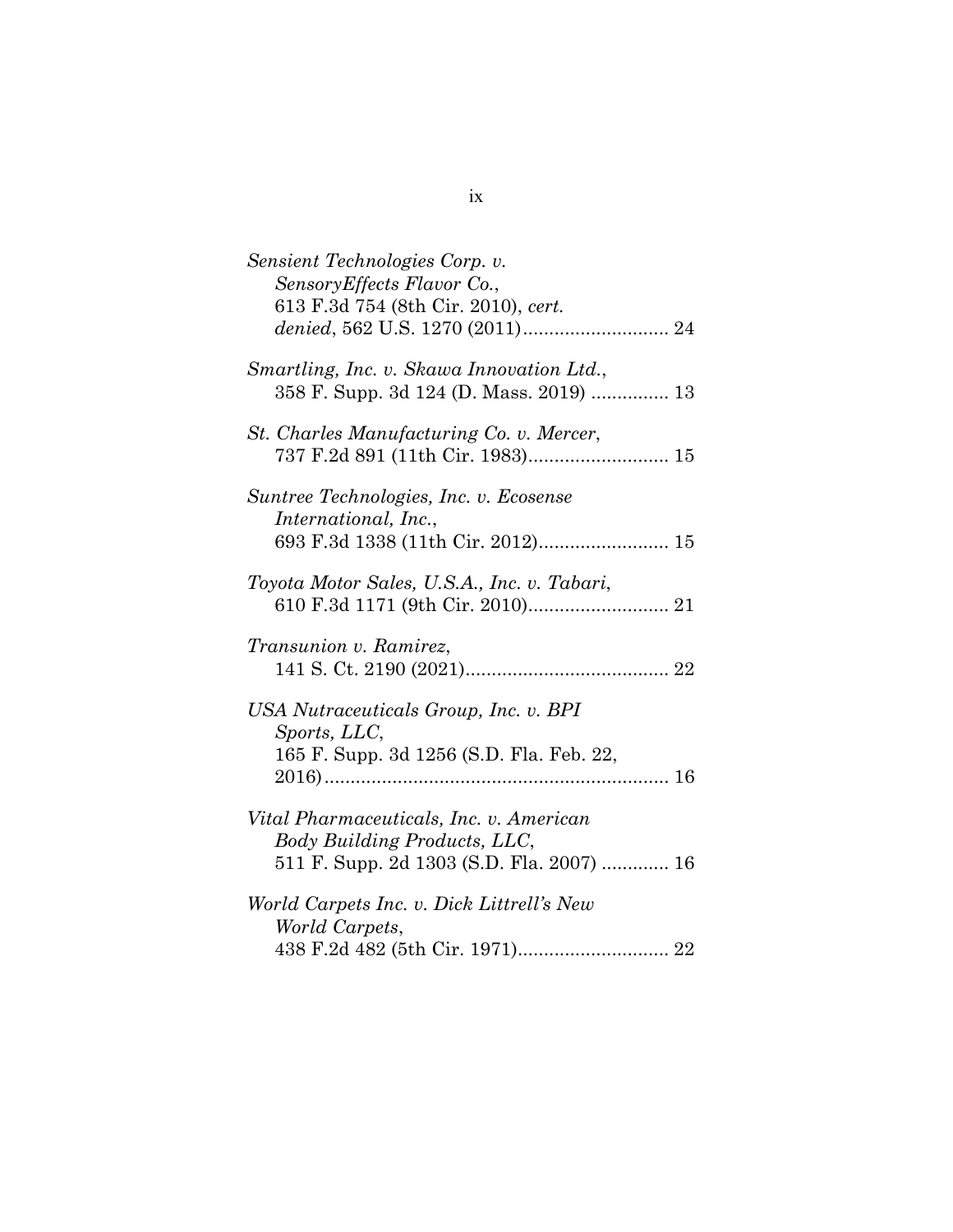# **Statutes**

# **Rules**

|--|--|--|--|

# **Other Authorities**

| 4 J. Thomas McCarthy, McCarthy on<br>Trademarks & Unfair Competition (5th                                                   |
|-----------------------------------------------------------------------------------------------------------------------------|
| Michael Hannon, A Closer Look at<br>Unpublished Opinions in the United<br><i>States Courts of Appeals</i> , 3 J. App. Prac. |
| Stephen G. Breyer, Reflections on the Role<br>of Appellate Courts: A view from the<br>Supreme Court, 8 J. App. Prac. &      |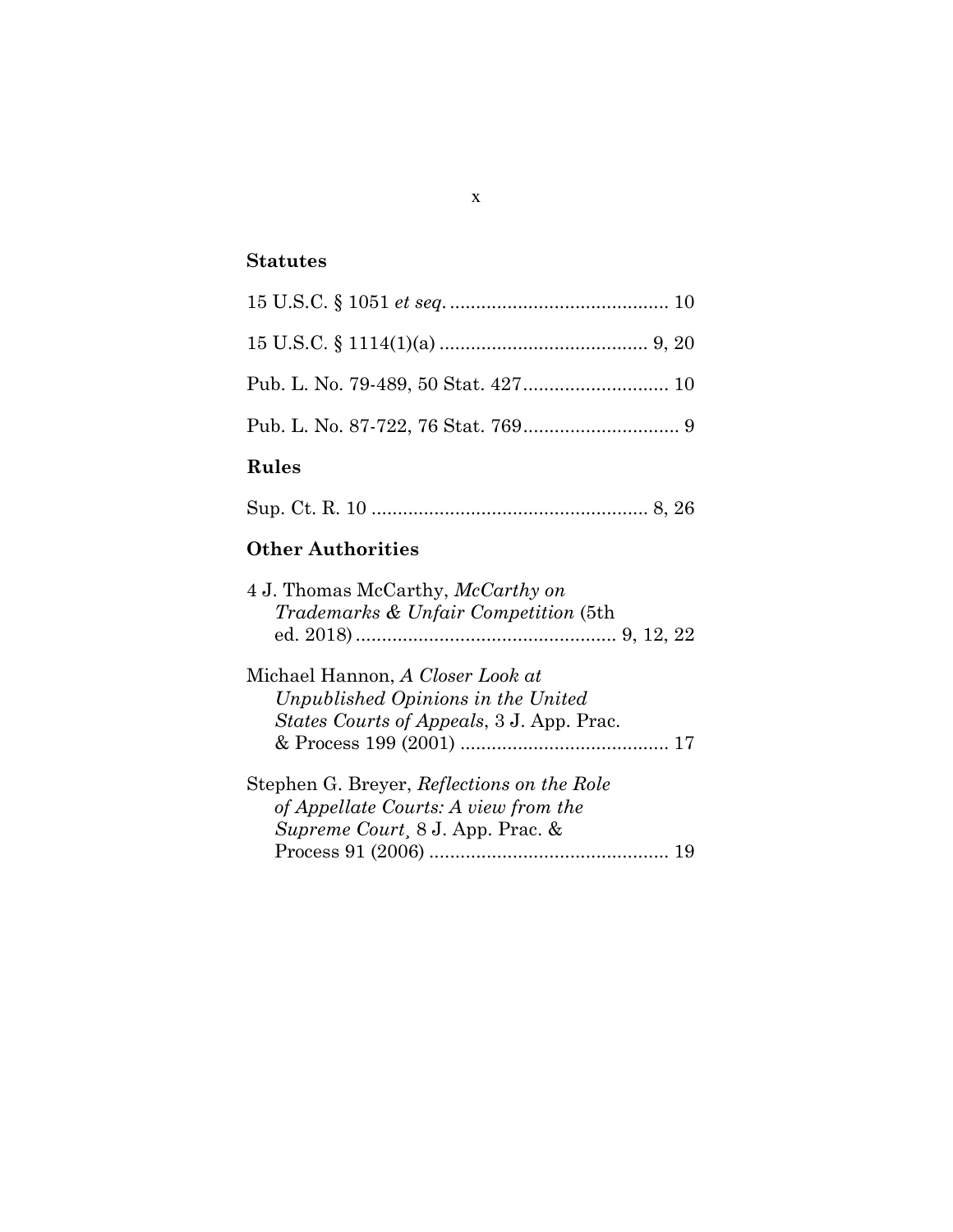#### **STATEMENT OF THE CASE**

Petitioners Dires, LLC, Craig Miller, and Scott Stenzel (collectively "Dires") submit their Petition for Writ of Certiorari despite the existence of no circuit split and no compelling reason to grant review. Specifically, Dires' Petition ignores the universally-held view amongst all circuits to address the issue that pre-sale, initial interest confusion is actionable when an advertiser employs a "bait and switch" scheme or otherwise causes actual confusion. Moreover, Dires' Petition disregards the factual context at issue in this case and does not acknowledge the Lanham Act's plain language that has been in place for decades.

Similar to other factual contexts in which multiple courts have acknowledged initial interest confusion, Dires engages in a multi-faceted scheme using Respondents Select Comfort Corporation and Select Comfort SC Corporation's ("Sleep Number") trademarks and goodwill to confuse customers looking for Sleep Number into instead going to Dires' website. Once in contact with these deceived and confused customers, Dires fosters the confusion and/or makes false statements to obtain sales. Dires' scheme is successful because Sleep Number has spent decades and considerable resources advertising its products and the famous Sleep Number brand.

On summary judgment, the district court improperly held that pre-sale confusion could not exist as a matter of law, disregarding the 1962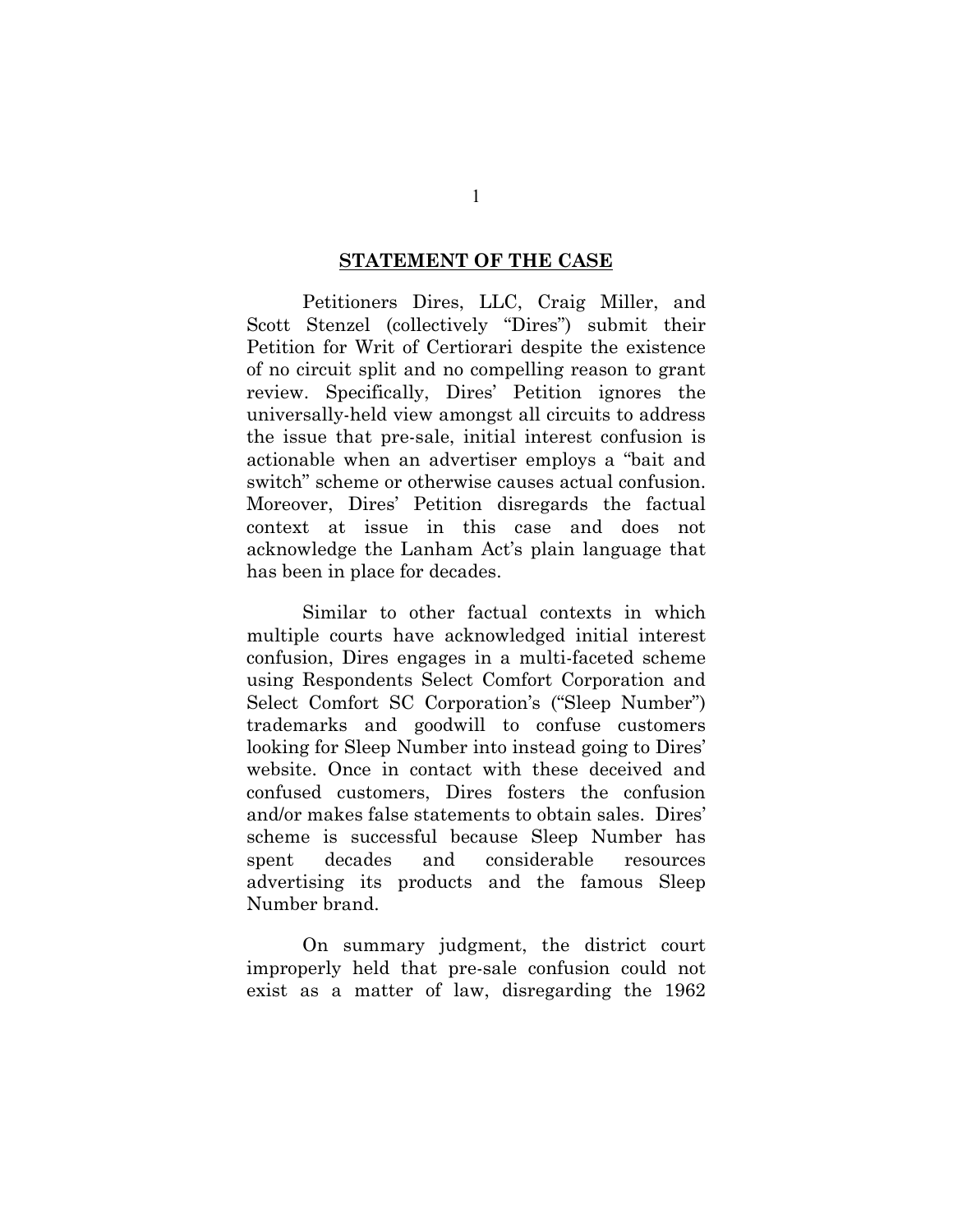amendments to the Lanham Act, relevant case law, and overwhelming evidence of pre-sale confusion hurting consumers and Sleep Number. This decision was at odds with other courts and had potentially far-reaching, negative implications for consumers and trademark owners. By rejecting pre-sale confusion and holding only point-of-sale confusion actionable, the court improperly approved Dires' tactics of deceiving consumers prior to their ultimate purchase.

On appeal, the Eighth Circuit reversed the district court and concluded, in part, that the district court erred by finding pre-sale, initial interest confusion could not apply, particularly in light of the ample evidence of actual customer confusion in the record. Ultimately, the Eighth Circuit vacated the district court's summary judgment ruling and jury verdict and remanded the matter to the United States District Court for the District of Minnesota for additional factual findings relating to Sleep Number's trademark-infringement claim.

### **I. FACTUAL BACKGROUND.**

Respondent Sleep Number is a leading manufacturer of adjustable air beds and the owner of the heavily advertised Sleep Number brand of adjustable air mattresses. (Petitioners' Appendix ("Pet. App.") at A-4 ("Eighth Circuit Order").) Sleep Number sells its products nationwide in Sleep Number branded retail stores, online at sleepnumber.com, and over the phone. (*Id.*) As confirmed by the jury in the underlying action, the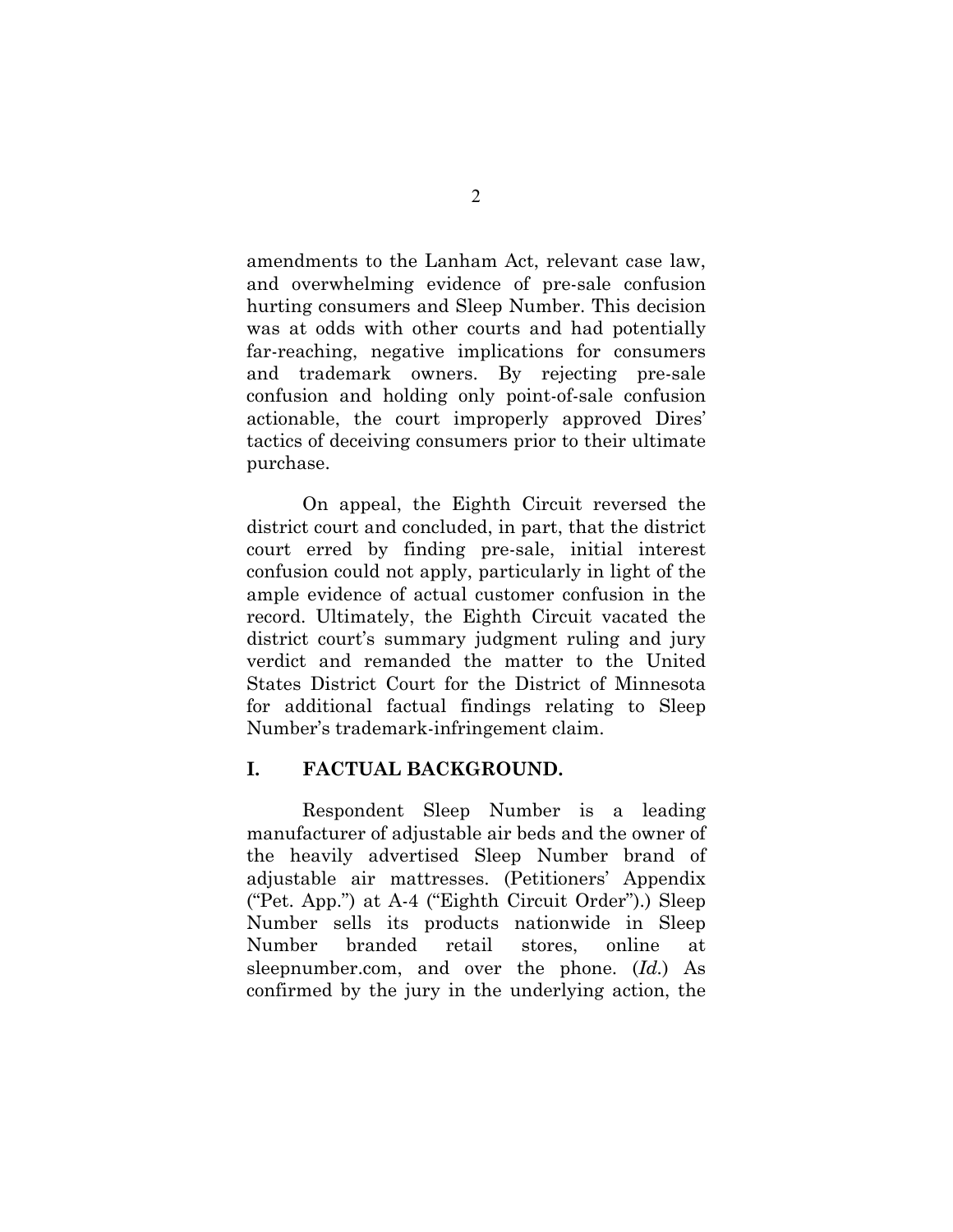Sleep Number brand has become a well-known, famous brand. (*See id.* at A-11 n.1.) Sleep Number owns trademark registrations for Sleep Number®, Select Comfort®, Comfortaire®, and What's Your Sleep Number?® (among others not at issue here). (*Id.* at A-37.)

Petitioner Dires, LLC is an online retailer, and the individual Petitioners Craig Miller and Scott Stenzel—along with John Baxter, another individual defendant in the underlying action—are executives or owners of Dires or related companies. (*Id.* at A-4.) Dires markets and sells adjustable air beds to consumers under the brand name "Personal Comfort." (*Id.* at A-1.) Dires' products are sold online at personalcomfortbed.com and over the phone. *Id.* at A-4.)

In selling its products, Dires employs multiple advertising tactics that involve Sleep Number's trademarks. For example, Dires purchases Sleep Number's trademarks as keywords on search engines such as Google and structures its advertisements that appear in response to consumer searches in bolded and grammatically nonsensical fashions to give the misleading impression that Dires sells Sleep Number beds. (*Id.* at A-5.) Exemplar advertisements include "**Sleep** 55% Off **Number Beds**"; "**Number** Bed **Sleep** Sale 60% - Closeout Sale"; "50% Off Sleep Number Beds"; and "**Comfort Air** Beds on Sale." (*Id.* at A-46 (emphasis in original).) The advertisements additionally include website links reproducing Sleep Number's trademarks verbatim. (e.g.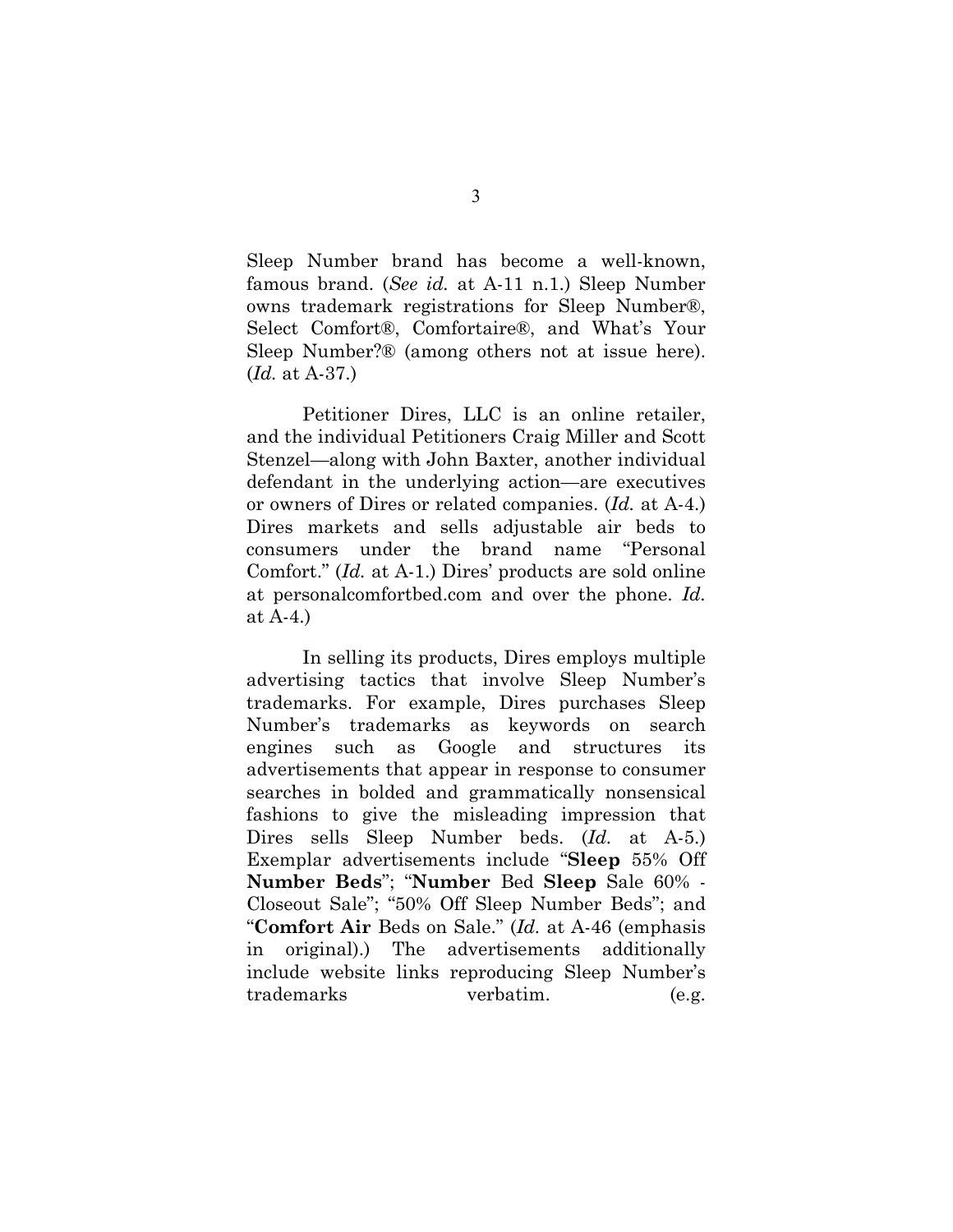personalcomfortbed.com/vSleepNumber or personalcomfortbed.com/cComfortaire). (*Id.* at A-7.) Dires also utilizes Sleep Number's trademarks as identical phrases, or employs confusingly similar words or phrases, in its own web-based advertising, in text and graphic advertisements, and as embedded links on third-party websites. (*Id.*)

In the underlying action, Sleep Number alleged that Dires used these means to divert customers to its own website and telephone lines where Dires would foster and promote the confusion and add false claims about the parties' products to convince consumers to buy Dires' products instead of Sleep Number's. (*Id.* at A-7–A-8.) On summary judgment and again at trial, Sleep Number presented evidence (too extensive to cite here) that Dires' advertisements cause confusion, both in the form of survey evidence and, in a rarity for infringement cases, voluminous examples of actual confusion from telephone call transcripts and messages between customers and Dires' employees. (*Id.* at A-7–A-8, A-98.) Customers not only saw the confusing advertisements and acted upon them, but contacted Dires after viewing and clicking on the confusing advertisement, going to Dires' website, and obtaining Dires' phone number, all while still confused (and sometimes even purchasing products from Defendants while still confused). (*See id.* at A-49.) This is precisely what Dires intended to occur, as it specifically designed its advertising to sow confusion (*id.* at A-65), and acknowledged that such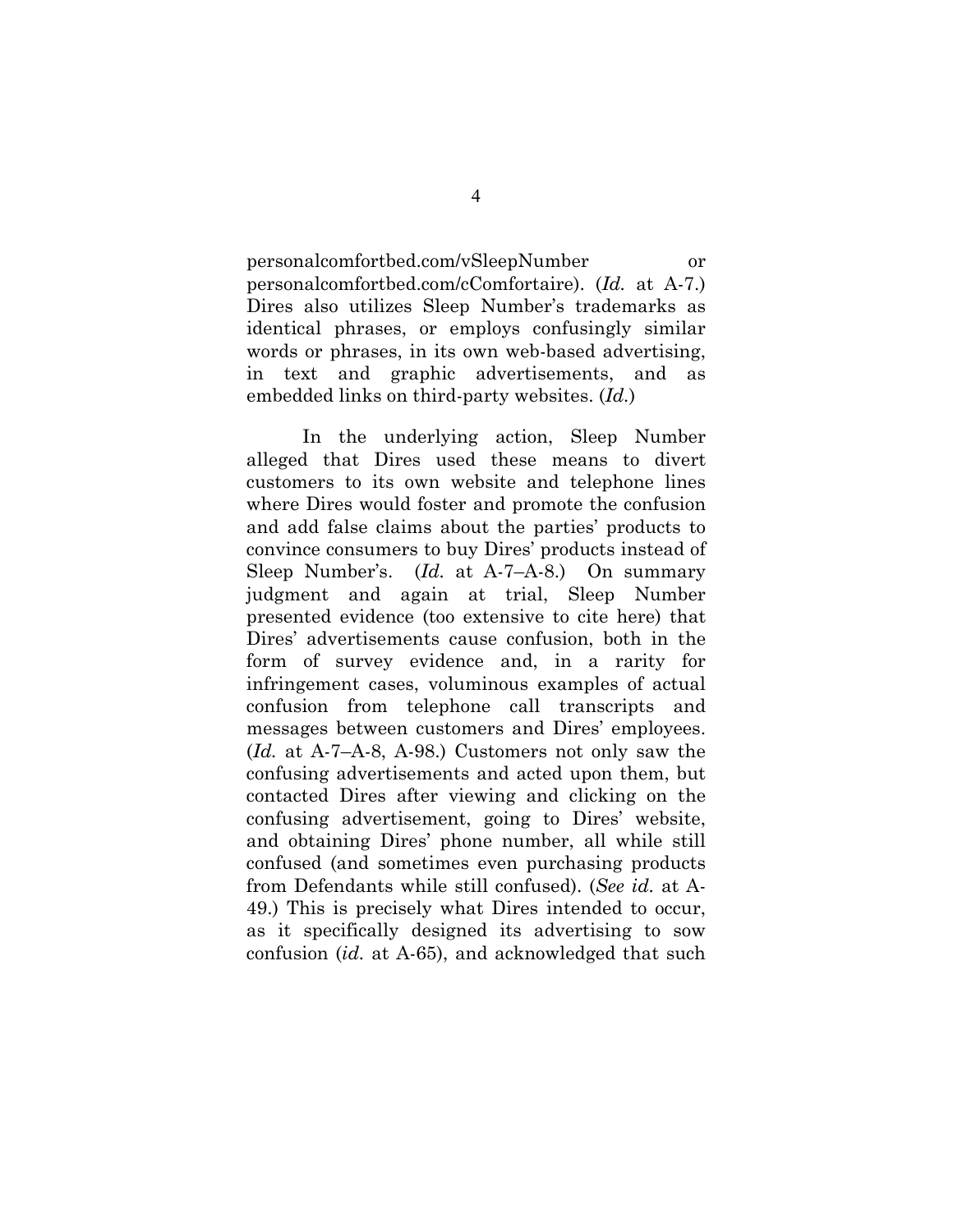confusion showed the advertising worked as intended (*id.* at A-8).

#### **II. PROCEDURAL BACKGROUND.**

Sleep Number commenced this action asserting claims of, among other things, trademark infringement, trademark dilution, unfair competition, and false advertising. (*Id.* at A-4.) In short, Sleep Number sought to end Dires' advertising tactics that cause consumer confusion and drive those consumers to Dires' website instead of a website that sells Sleep Number products. *See generally id.* 

Both parties filed cross-motions for summary judgment relevant to the issue of pre-sale or initial interest confusion. (*Id.* at A-34–A-79.) As the Eighth Circuit has explained, Sleep Number "expressly disavowed any theory of trademark infringement that relied exclusively on [Dires'] use of [Sleep Number's] trademarks as paid search terms with search engine providers such as Google. Rather, [Sleep Number] alleged infringement based on that use *coupled with* [Dires] several and varied other uses of similar and identical trademarks in multiple forms of online advertising." (*Id.* at A-6 (emphasis added).) Ultimately, the district court rejected Sleep Number's claim of trademark infringement based on pre-sale, initial interest confusion and held that Sleep Number was required to "establish a likelihood of actual confusion at the time of purchase" (thus granting summary judgment to the defendants on Sleep Number's pre-sale infringement claim). (*Id.* at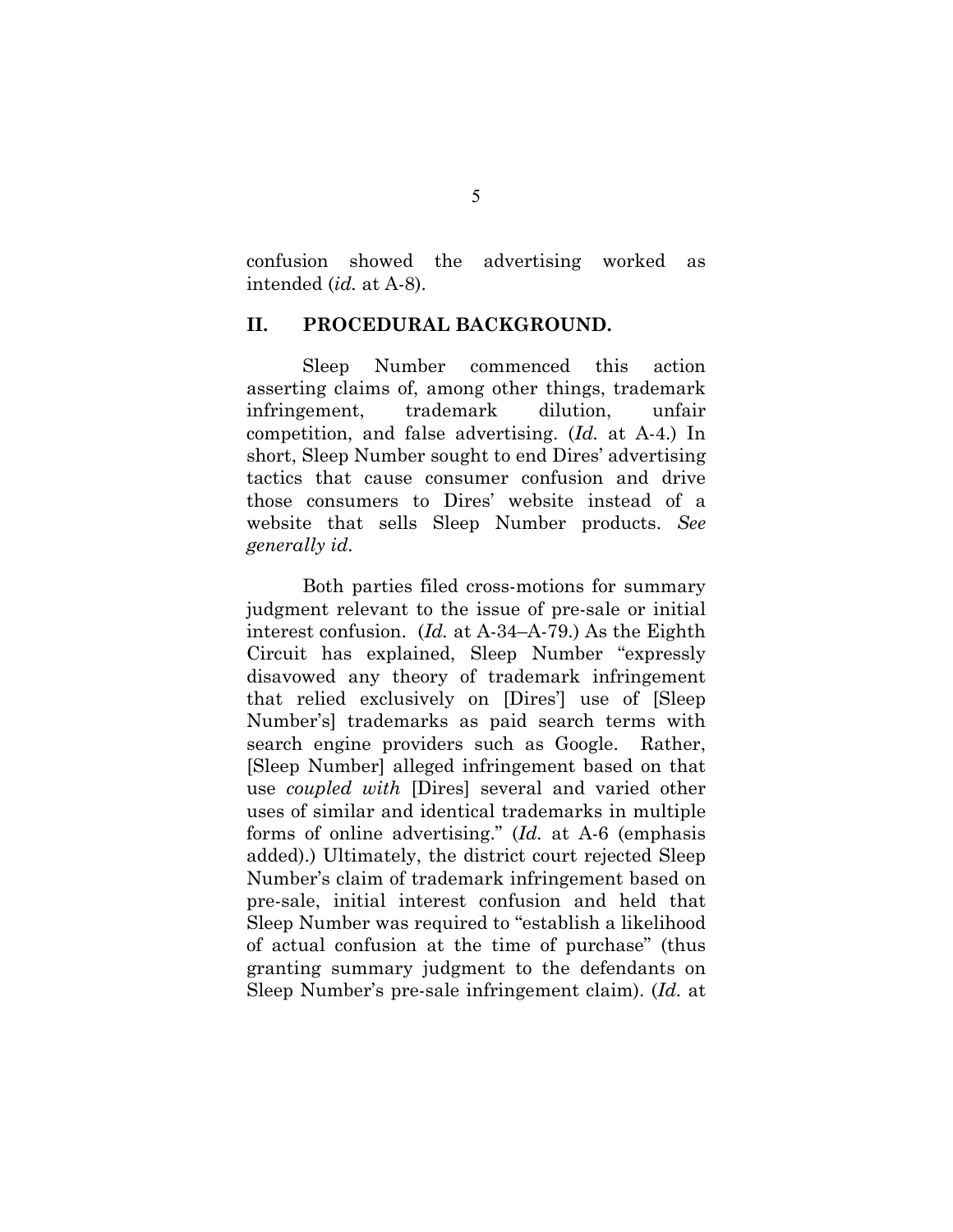A-62.) The district court therefore required Sleep Number to prove not only that consumers were confused by Dires' advertisements, but also that consumers went through the entire sales process before purchasing Dires' product while still confused. This ruling shielded "bait and switch" advertising causing actual confusion from the Lanham Act.

Given its ruling on summary judgment, the district court instructed the jury at trial that Sleep Number was required to prove a likelihood of confusion at the time of purchase to prevail on its trademark infringement claim. (*Id.* at A-92–A-94.) As a result, the jury returned a verdict finding, among other things, that Dires did not infringe Sleep Number's trademarks. (*Id.* at A-8.) Sleep Number appealed the district court's summary judgment order to the United States Court of Appeals for the Eighth Circuit.

### **III. EIGHTH CIRCUIT DECISION.**

On May 11, 2021, the Eighth Circuit vacated the district court's summary judgment ruling and jury verdict as to Sleep Number's claim of trademark infringement and remanded for further proceedings. (*Id.* at A-30.) Specifically, the Court reversed the district court's refusal to allow Sleep Number to pursue a pre-sale, initial interest confusion claim, concluding based upon the specific facts at hand that "the district court erred by finding as a matter of law that the relevant consumers were sophisticated and that a theory of initial-interest confusion could not apply." (*Id.* at A-3–A-4.) Notably, the Eighth Circuit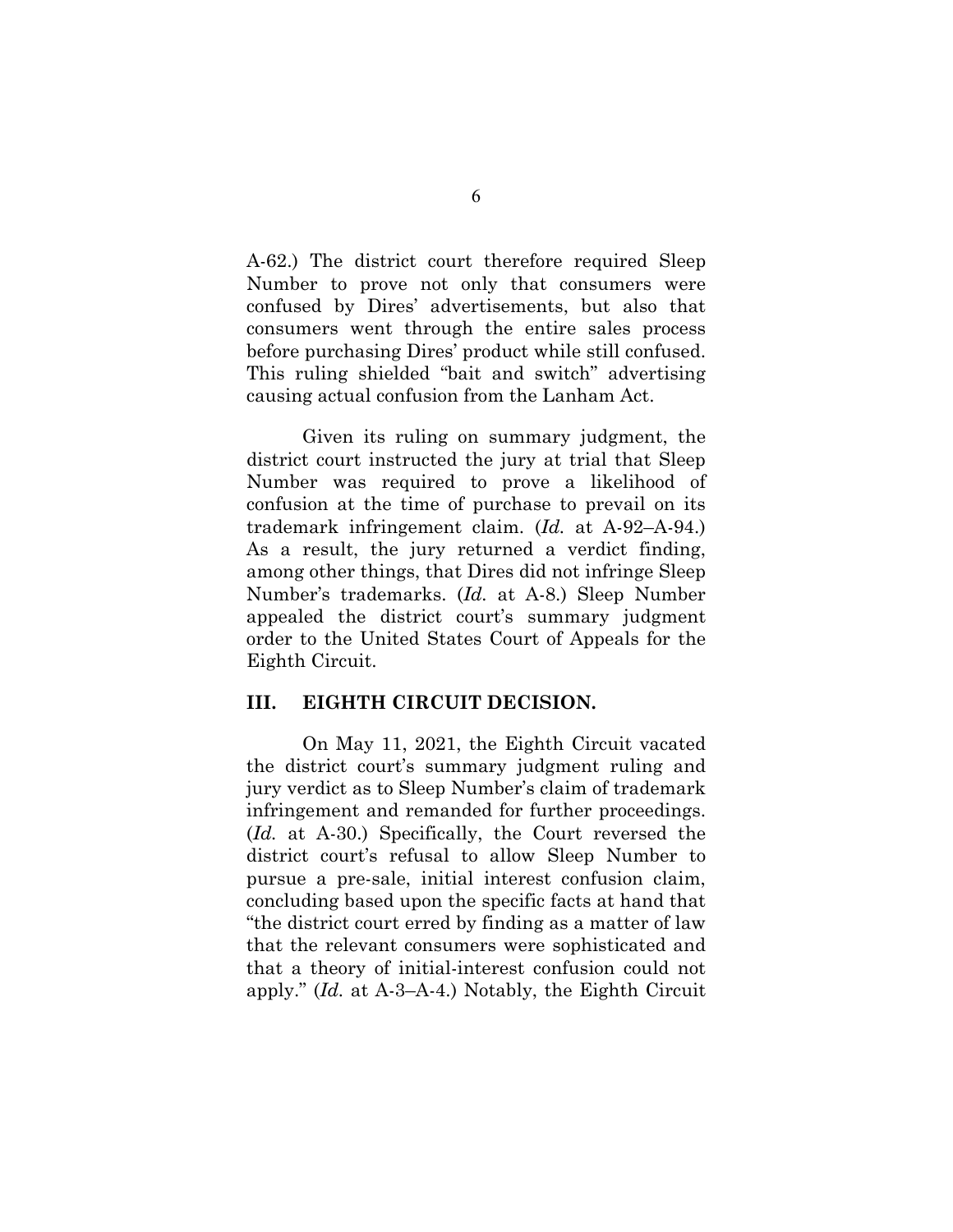relied on the case "enjoy[ing] a full record including highly detailed descriptions of Plaintiffs' and Defendants' customers' experience and ample evidence of (1) *actual confusion* including transcripts of potential customers who called Defendants' call centers and believed they were calling Plaintiffs, and (2) statements by Defendants' principals describing the actual confusion as evidence that their own advertising was working." (*Id.* at A-21 (emphasis in original).)

In reaching its decision, the court noted that, "although not addressing initial-interest confusion specifically," the Eighth Circuit had already "clearly established that claims of infringement are not limited solely to a likelihood of confusion at the time of purchase." (*Id.* at A-14.) Thus, applying Eighth Circuit precedent, the court determined that, under certain circumstances and in the circumstance at hand, initial interest confusion is actionable in the Eighth Circuit. (*Id.* at A-16.) In particular, and as relevant here, the Eighth Circuit held that "when a jury question exists as to the issue of consumer sophistication, a plaintiff should not be barred from proving presale, initial-interest confusion." (*Id*.)

The Eighth Circuit therefore determined that the district court's rulings on the claim of pre-sale, initial interest confusion were in error, and held that "given the strength of [Sleep Number's] evidence on the issue of confusion, we cannot conclude that the summary judgment and instructional errors were harmless." *(Id. at A-21.)* The Eighth Circuit thus remanded for additional factual findings on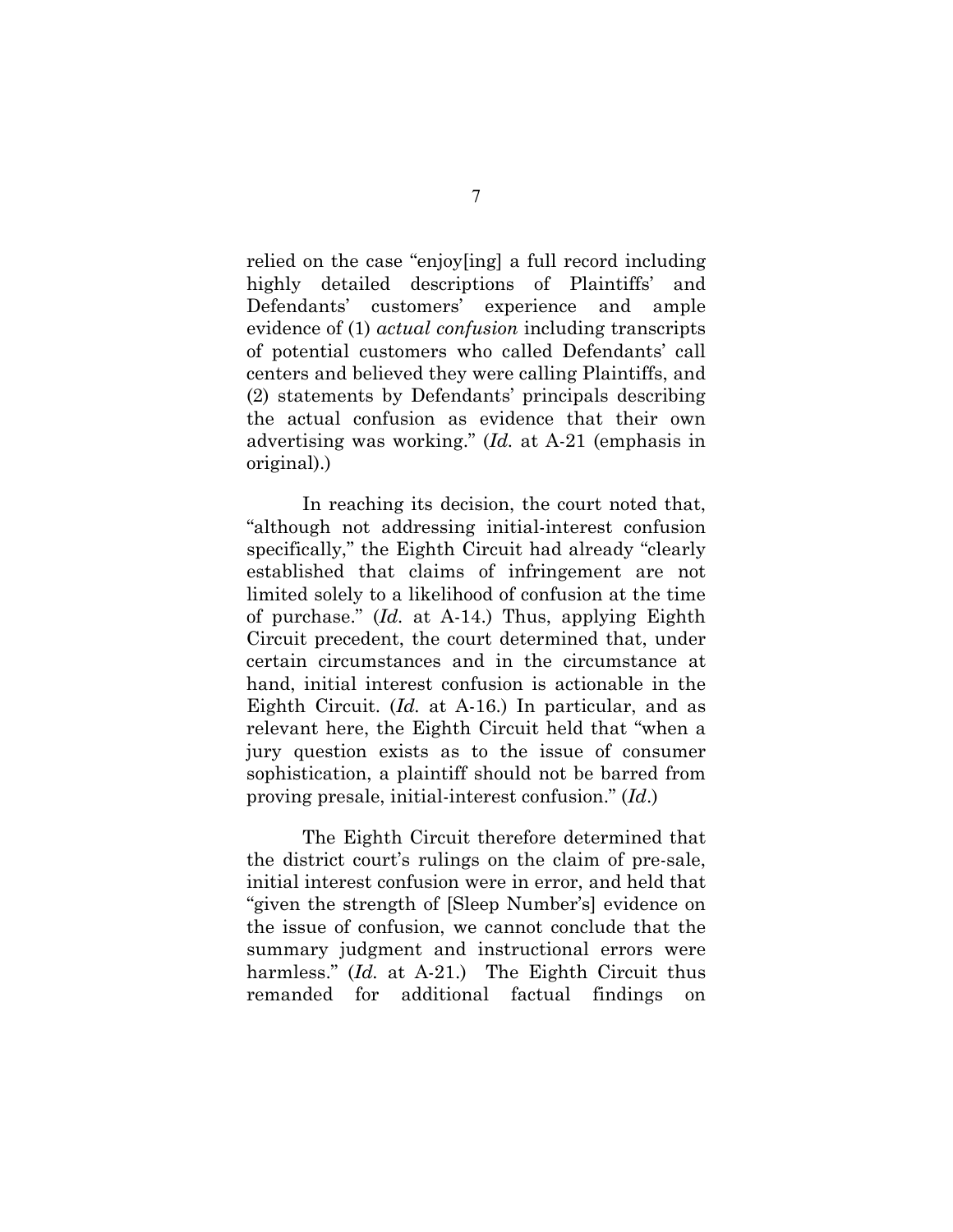trademark infringement and other issues. (*Id.* at A-30.)

On May 24, 2021, Dires filed a Petition for Rehearing En Banc ("En Banc Petition"). On June 16, 2021, the Eighth Circuit denied Dires' En Banc Petition. (*Id.* at A-81.) Dires filed its Petition for Writ of Certiorari to this Court ("Petition"), which was docketed on August 13, 2021.

#### **REASONS FOR DENYING THE PETITION**

Here, neither of the circumstances under Supreme Court Rule 10 applies and no other compelling reasons to grant certiorari exist. Dires' Petition overlooks the plain language of the Lanham Act that has been in place since 1962; ignores the prevailing view amongst all courts that pre-sale, initial interest confusion is actionable when an advertiser employs a "bait and switch" scheme or causes actual confusion; and disregards the factual context at issue in the underlying case. The Court therefore should deny Dires' Petition.

## **I. THE EIGHTH CIRCUIT'S DECISION DOES NOT CONFLICT WITH OTHER CIRCUITS ON AN IMPORTANT ISSUE REQUIRING CLARIFICATION.**

Dires' portrayal of the Eighth Circuit Order as conflicting with holdings from other federal circuit courts of appeal on the same important issue is incorrect. Under Supreme Court Rule 10, "certiorari jurisdiction exists to clarify the law." *City & Cty. of*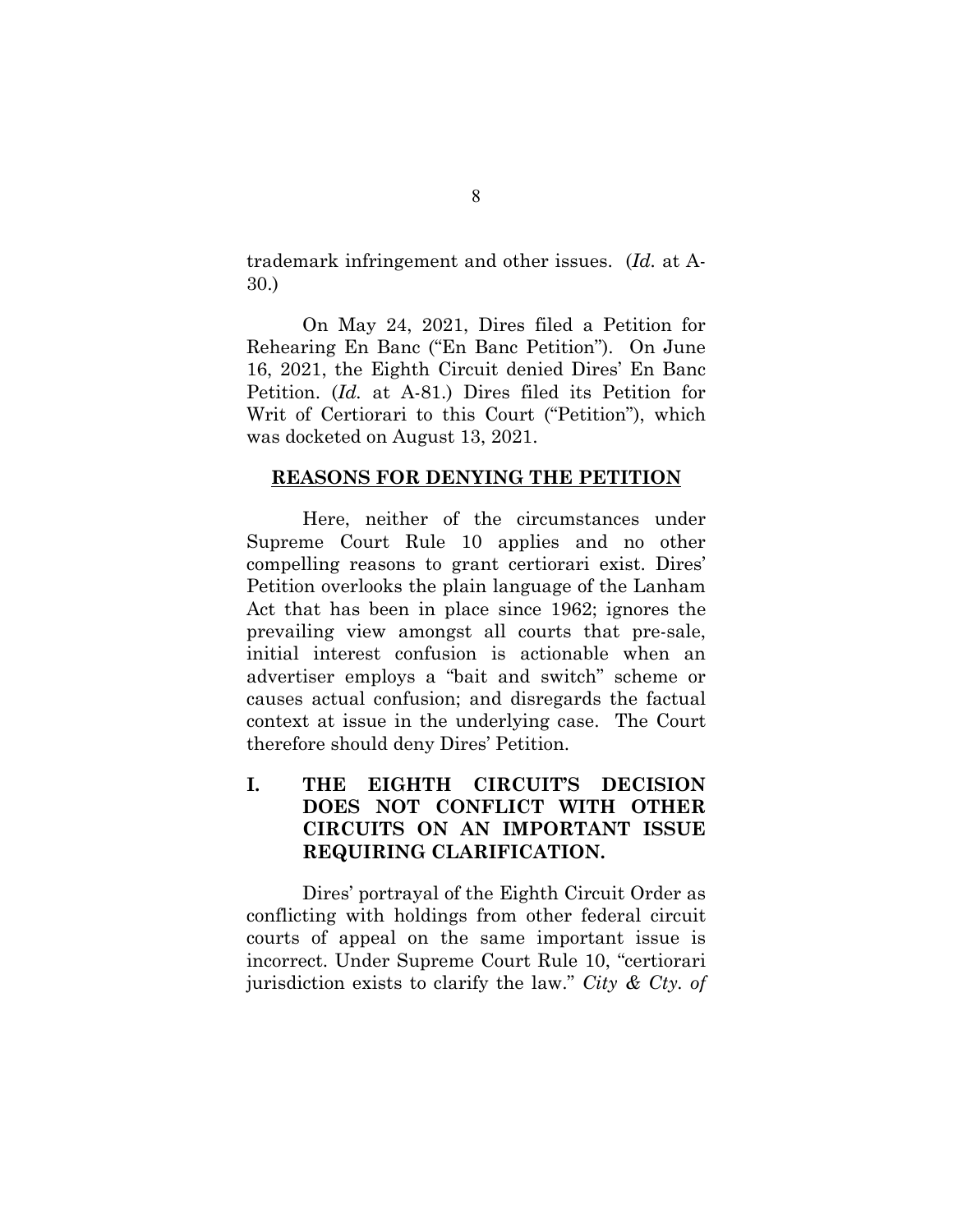*S.F. v. Sheehan*, 135 S. Ct. 1765, 1774 (2015). Here, no such clarification is necessary, as the Eighth Circuit's ruling followed the plain language of the Lanham Act and is aligned with the acknowledgement across courts that have addressed the issue that initial interest confusion is actionable when "bait and switch" tactics or actual confusion are shown. Further, the ruling is limited to its facts, which does not present compelling reasons for Supreme Court review.

## **A. No Supreme Court Clarification Is Needed Because the Eighth Circuit Order Is Consistent with Federal Law and Precedent.**

The Eighth Circuit reached a proper decision that does not need Supreme Court clarification because it (1) followed the plain language of the Lanham Act, and (2) issued a decision aligned with circuit courts across the country.

First, the Eighth Circuit issued its decision in accordance with general trademark principles that have been in place since the 1962 amendments to the Lanham Act. Act of Oct. 9, 1962, Pub. L. No. 87- 722, § 17, 76 Stat. 769, 773–74 (codified as amended at 15 U.S.C.  $\S$  1114(1)(a)). As the Eighth Circuit noted in its ruling, "several courts have interpreted [the 1962 Lanham Act] amendment as expanding trademark protection beyond point-of-sale confusion to reach presale confusion (including initial-interest confusion) and post-sale confusion." (Pet. App. at A-16–A-17 (citing 4 J. Thomas McCarthy, *McCarthy on*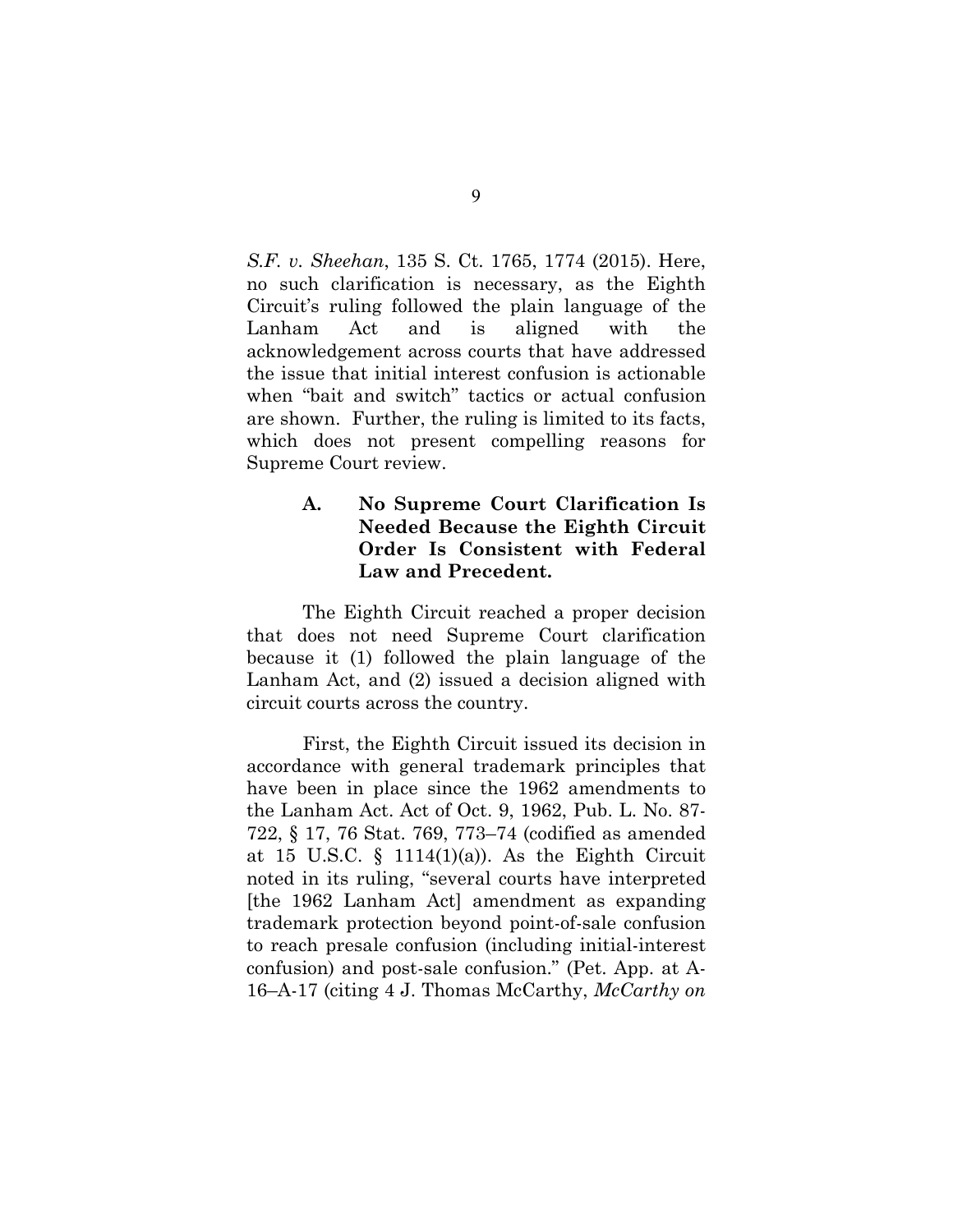*Trademarks & Unfair Competition* ("McCarthy"), § 23:7 (5th ed. 2018) (collecting cases on the issue)).) Indeed, both the Eighth Circuit and its sister circuits have acknowledged that the removal of the word "purchasers" from the statute expanded the protection to customer confusion at all stages of the sales process.2 *See, e.g.*, *Insty\*Bit, Inc. v. Poly-Tech Indus., Inc.*, 95 F.3d 663, 672 (8th Cir. 1996) ("The 1962 amendment included confusion of **nonpurchasers** as well as **direct purchasers** . . . Thus, an action for trademark infringement may be based on confusion of consumers other than direct purchasers, including observers of an allegedly infringing product in use by a direct purchaser.") (emphasis added); *see also Checkpoint Sys.*, *Inc. v. Check Point Software Techs., Inc.*, 269 F.3d 270, 295 (3d Cir. 2001) (noting that, prior to the 1962 amendment, "the Lanham Act only applied where the use of similar marks was 'likely to cause confusion or mistake or to deceive **purchasers** as to the source of origin of such goods or services'" (citing Lanham Trade-mark Act of 1946, Pub. L. No. 79- 489, 50 Stat. 427, codified as amended at 15 U.S.C. § 1051 *et seq.*) (emphasis added)); *Ferrari S.P.A. v. Roberts*, 944 F.2d 1235, 1245 (6th Cir. 1991) ("Since Congress intended to protect the reputation of the manufacturer as well as to protect purchasers, the

<sup>2</sup> In doing so, the Eighth Circuit correctly concluded that "adoption of the [initial interest] theory is consistent with the overall practice of recognizing the varied nature of commercial interactions and the importance of not cabining the jury's analysis of the likelihood of confusion factors." (Pet. App. at A-17.)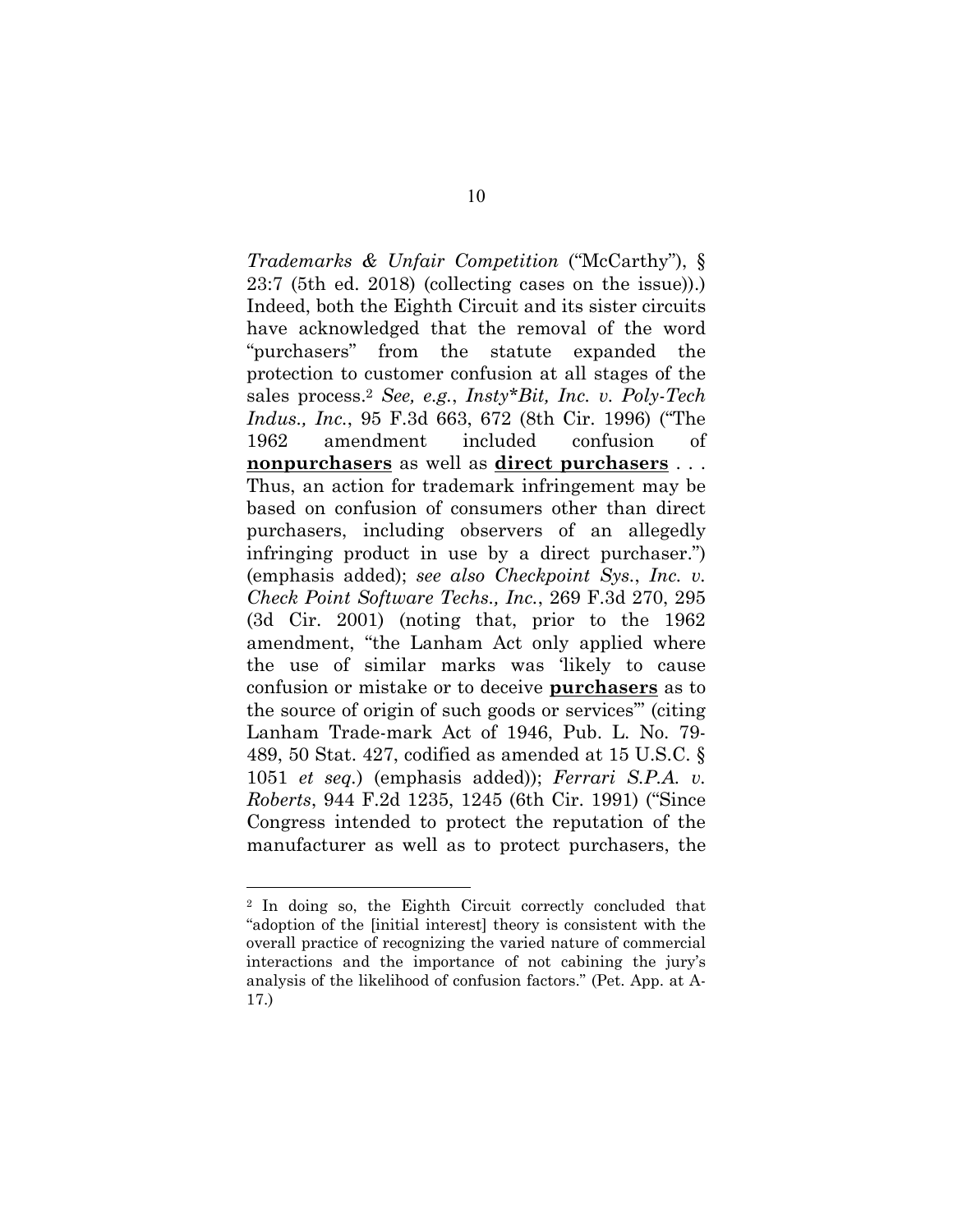Act's protection is not limited to confusion at the point of sale."); *Marathon Mfg. Co. v. Enerlite Prods. Corp.*, 767 F.2d 214, 221 (5th Cir. 1985) (noting that Lanham Act was amended in 1962 "specifically to allow any kind of confusion in support of a trademark infringement action").

Second, circuit courts that have addressed the initial interest confusion doctrine under circumstances similar to here have explicitly adopted it. *See Jim S. Adler, P.C. v. McNeil Consultants, L.L.C.*, --- F. 4th ---, No. 20-10936, 2021 WL 3508713, at \*427 (5th Cir. Aug. 10, 2021) (noting that the circuit has "held that initial interest confusion is actionable under the Lanham Act" and acknowledging the possibility of initial interest confusion in the context of search-engine advertising); *Groeneveld Transp. Efficiency, Inc. v. Lubecore Int'l, Inc.*, 730 F.3d 494, 518 (6th Cir. 2013) ("One does not have to be an economist to see that such a deceitful creation of an initial interest is harmful to consumer interests, brand-development incentives, and efficient allocation of capital, even if the confusion is ultimately dissipated by the time of purchase."); *Australian Gold, Inc v. Hatfield*, 436 F.3d 1228, 1238 (10th Cir. 2006) ("In this case, we recognize another variant of potential confusion: 'initial interest confusion.'"); *Malletier v. Burlington Coat Factory Warehouse Corp.*, 426 F.3d 532, 537 n.2 (2d Cir. 2005) ("The Lanham Act protects against several types of consumer confusion, including . . . *initial interest* confusion."); *Playboy Enters., Inc. v. Netscape Commc'ns Corp.*, 354 F.3d 1020, 1025 (9th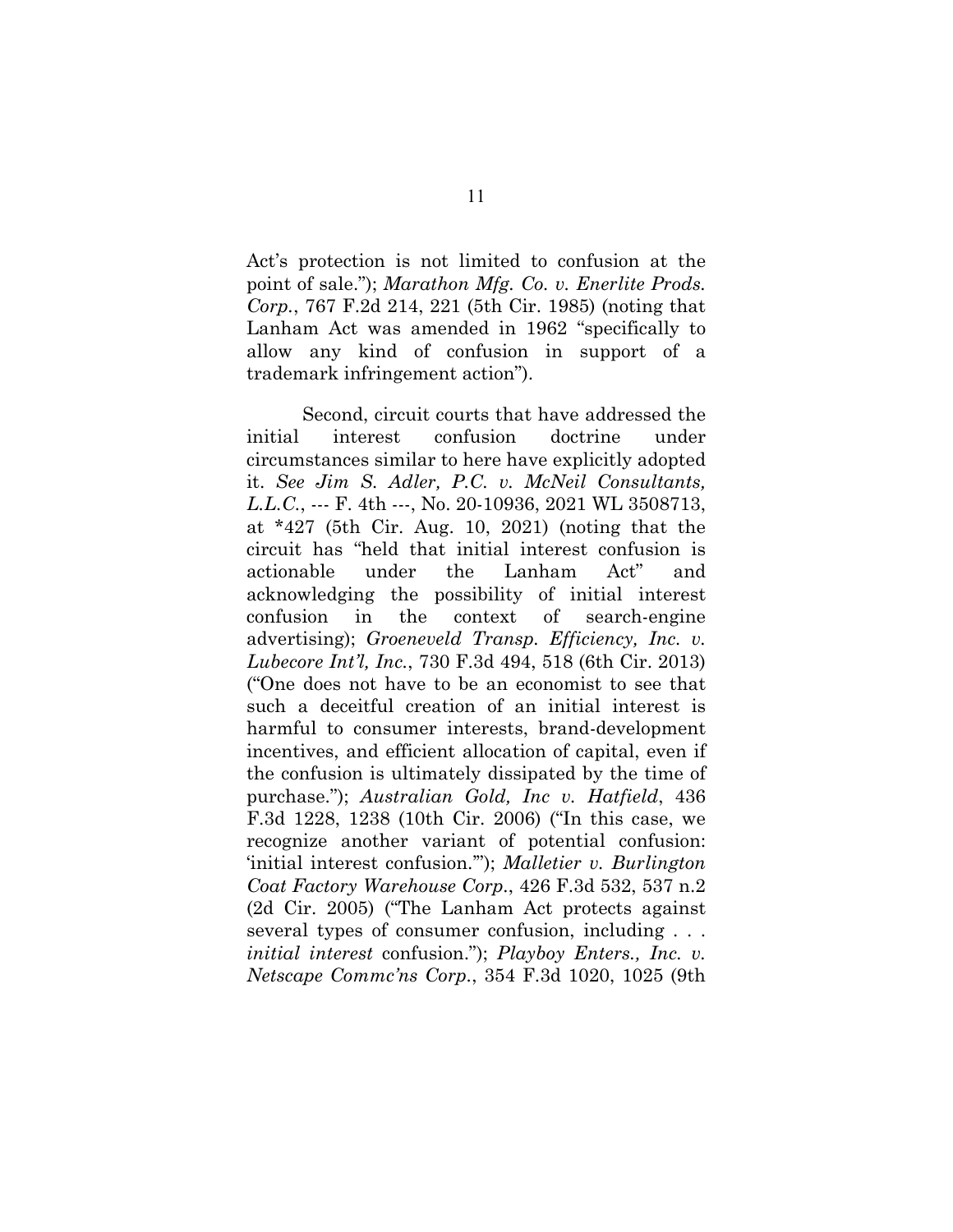Cir. 2004) ("Although dispelled before an actual sale occurs, initial interest confusion impermissibly capitalizes on the goodwill associated with a mark and is therefore actionable trademark infringement."); *Promatek Indus., Ltd. v. Equitrac Corp.*, 300 F.3d 808, 812 (7th Cir. 2002), *as amended* (Oct. 18, 2002) (holding trademark infringement actionable "when a customer is lured to a product by the similarity of the mark, even if the customer realizes the true source of the goods before the sale is consummated"); *Checkpoint Sys.,* 269 F.3d at 295 ("We agree with the view that Congress's amendment of the Lanham Act in 1962 expanded trademark protection to include instances in which a mark creates initial interest confusion.").3

Accordingly, certiorari is not necessary because the Eighth Circuit Order falls well within the parameters of the Lanham Act and aligns with other court decisions. Simply put, the Court need not adopt or reject pre-sale, initial interest confusion; Congress has already written that basis for liability into the Lanham Act.

<sup>3</sup> The preeminent treatise on trademark law, *McCarthy on Trademarks & Unfair Competition*, confirms the adoption of initial interest confusion throughout the country. *See* McCarthy § 23:6 ("Most courts now recognize the initial interest confusion theory as a form of likelihood of confusion which can trigger a finding of infringement.").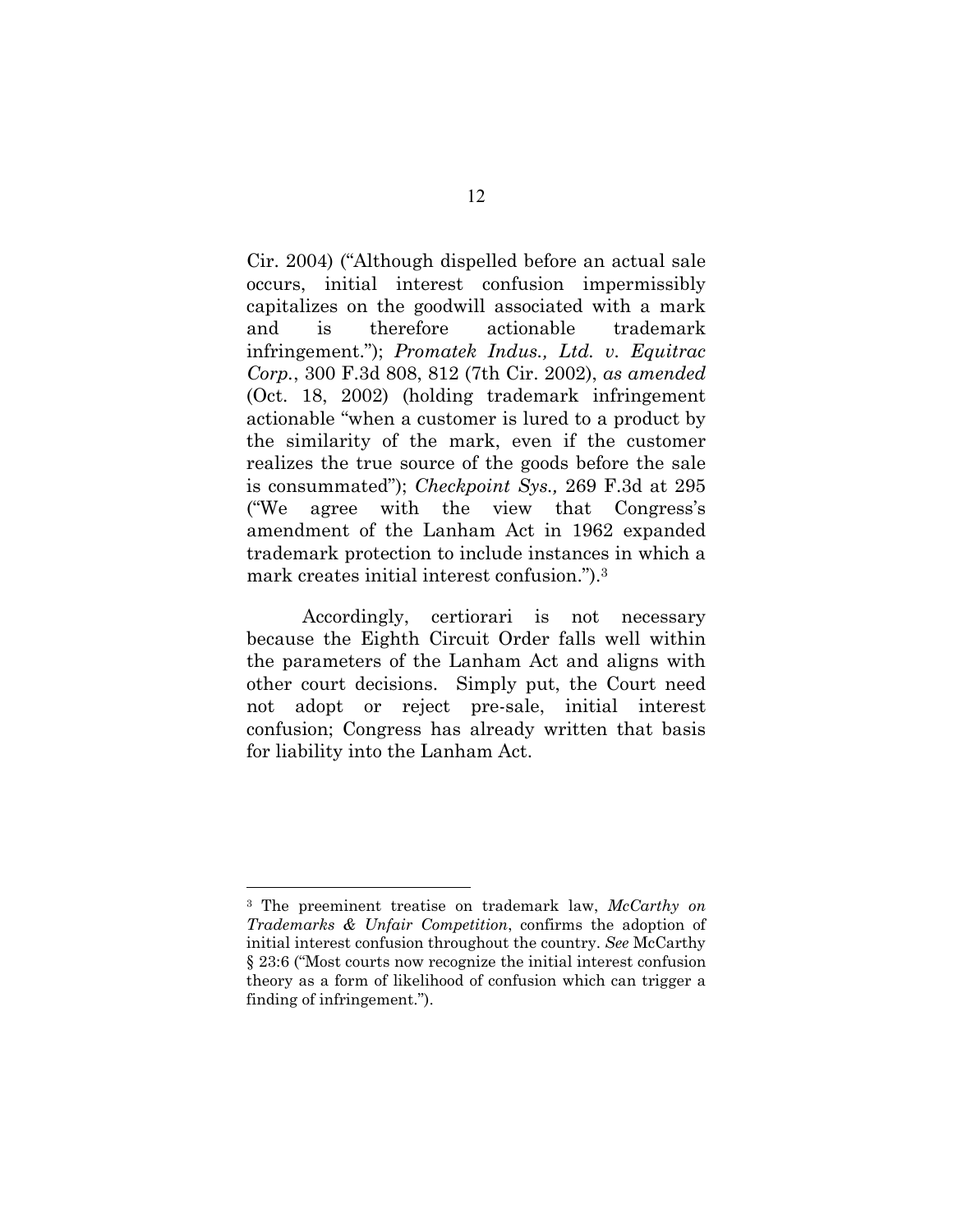## **B. No Supreme Court Review Is Warranted Because There Is No Conflict Between the Circuits.**

Dires fails to demonstrate a conflict among the circuits warranting this Court's review. Dires' Petition erroneously asserts that the initial interest doctrine "has been rejected by the First, Fourth, and Eleventh Circuits." (Petition at i; *see also id*. at 3, 6.) In reality, these circuits have either: (1) not explicitly addressed initial interest confusion; or (2) issued their decisions under the similar principle that likelihood of confusion can occur at any time during a transaction.

As to the First Circuit, Dires wrongly asserts that the circuit has rejected the initial interest doctrine. In fact, no First Circuit decision has expressly addressed initial interest confusion; rather, only district courts in that jurisdiction have done so. Those courts have gone no further than acknowledging the lack of initial interest authority within the circuit or noting that, even if recognized, the doctrine would be inapplicable to the particular facts of the case. *See, e.g.*, *Smartling, Inc. v. Skawa Innovation Ltd.*, 358 F. Supp. 3d 124, 141 n.9 (D. Mass. 2019) (noting that the "First Circuit has yet to adopt" the initial interest concept); *Concordia Partners, LLC v. Pick*, No. 2:14-CV-009-GZS, 2015 WL 4065243, at \*9 n.7 (D. Me. July 2, 2015) (same); *Moving & Storage, Inc. v. Panayotov*, C.A. No. 12- 12262-GAO, 2014 WL 949830, at \*4 (D. Mass. Mar. 12, 2014) (noting that "even if" the initial interest doctrine was recognized, it was inapplicable because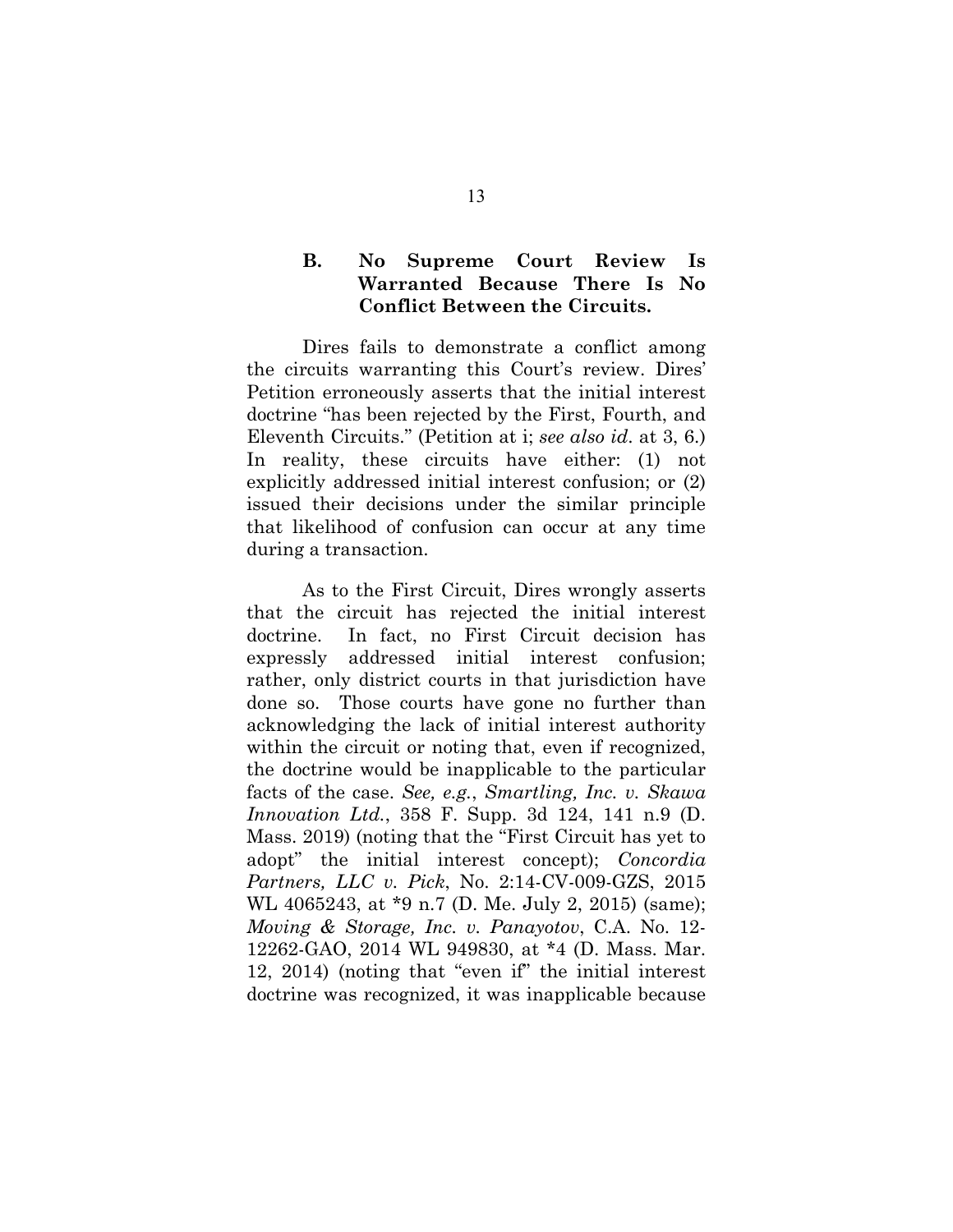"diversion, without any hint of confusion, is not enough" (quoting *Hearts on Fire Co. v. Blue Nile, Inc.*, 603 F. Supp. 2d 274, 286 (D. Mass. 2009)). Notably, one of the only district courts within the First Circuit to address the initial interest doctrine, in *Hearts on Fire Co. v. Blue Nile, Inc.*, which Dires cites, held that "initial interest confusion can support a claim under the Lanham Act" and allowed the plaintiff's claim to move forward under an initial interest theory. 603 F. Supp. 2d 274 at 287.

As to the Eleventh Circuit, Dires mistakenly claims the jurisdiction has not adopted the initial interest doctrine. In fact, decisions in the Fifth Circuit prior to October 1981, which are precedential in the Eleventh Circuit,4 applied the doctrine to reach findings of liability. In *Armstrong Cork Co. v. World Carpets, Inc*., the Fifth Circuit cited the Lanham Act's 1962 amendment to hold that "[a]ny kind of confusion will now support an action for trademark infringement." 597 F.2d 496, 501 n.5 (5th Cir. 1979). Likewise, in *Roto-Rooter Corp. v. O'Neal*, the Fifth Circuit found confusion likely as a matter

<sup>4</sup> Following the creation of the Eleventh Circuit in 1981 and redistricting of a portion of the Fifth Circuit into the Eleventh Circuit, the Eleventh Circuit adopted all Fifth Circuit cases issued prior to October 1981 as precedential in the Eleventh Circuit. *Bonner v. City of Prichard*, 661 F.2d 1206, 1207 (11th Cir. 1981) (en banc) ("We hold that the decisions of the United States Court of Appeals for the Fifth Circuit (the "former Fifth" or the "old Fifth"), as that court existed on September 30, 1981, handed down by that court prior to the close of business on that date, shall be binding as precedent in the Eleventh Circuit, for this court, the district courts, and the bankruptcy courts in the circuit.").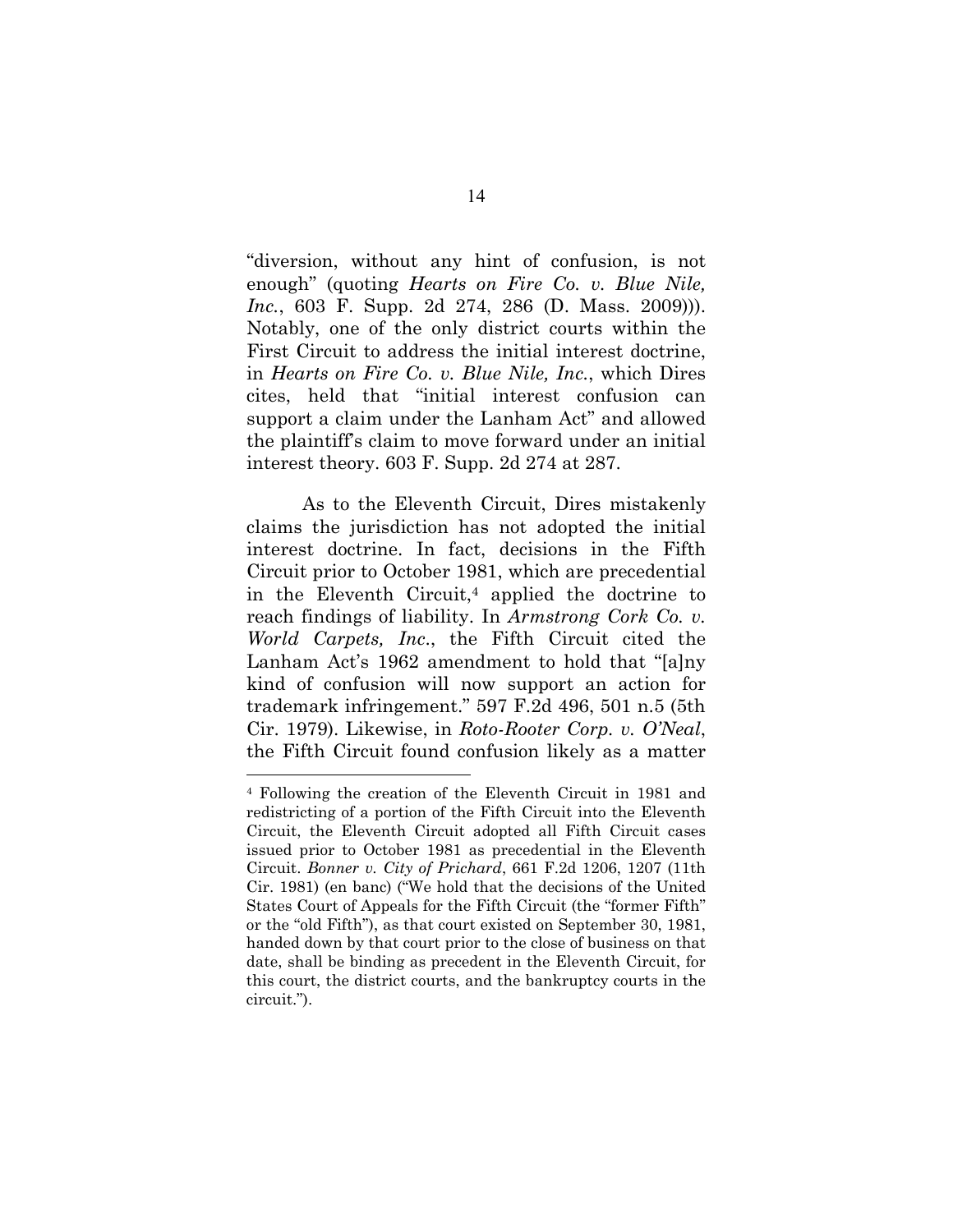of law, despite undisputed testimony that customers knew the defendant's identity by the time they made their purchases. 513 F.2d 44, 46 (5th Cir. 1975); *see also St. Charles Mfg. Co. v. Mercer*, 737 F.2d 891, 892 (11th Cir. 1983) (liability for sales of third-party goods after defendant initially had attracted consumers using advertisements referring to plaintiff's goods).

The initial interest doctrine therefore has strong roots in the Eleventh Circuit. *See, e.g.*, *Foxworthy v. Custom Tees, Inc*., 879 F. Supp. 1200, 1215–16 (N.D. Ga. 1995) ("This 'getting-the-foot-inthe-door' aspect is significant to the likelihood of confusion analysis because the relevant concern is not confusion through a side-by-side comparison, but whether confusion is likely when only one product, such as the one with the foot in the door, is the only product on the shelf."). Dires' argument that the Eleventh Circuit itself has affirmatively rejected initial interest confusion rests on a single opinion from that court, which, rather than rejecting the doctrine, serves only as an example of the court declining to address the doctrine under the particular factual circumstances before it. *See Suntree Techs., Inc. v. Ecosense Int'l, Inc.*, 693 F.3d 1338, 1347 (11th Cir. 2012) ("Because Suntree failed to present evidence of an intent to mislead or confuse, or of actual confusion, we need not reach the question whether initial interest confusion is actionable in the Eleventh Circuit."). Dires' proffered examples of Eleventh Circuit case law otherwise consist of two district court opinions that are not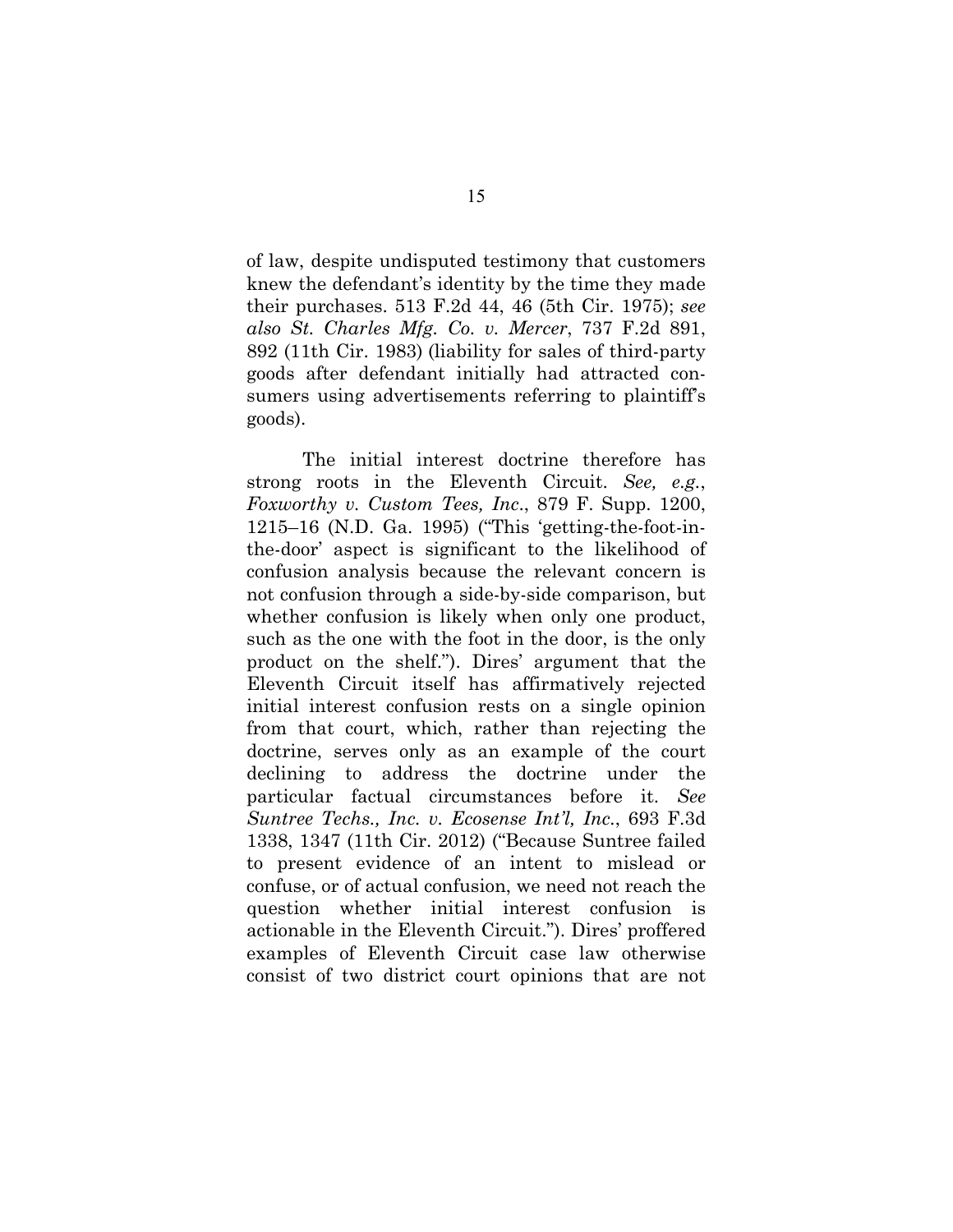germane to a circuit split and, in any case, do not affirmatively reject initial interest confusion as a basis for liability. *See USA Nutraceuticals Grp., Inc. v. BPI Sports, LLC*, 165 F. Supp. 3d 1256, 1268 (S.D. Fla. Feb. 22, 2016) (noting that while the initial interest has not been recognized, uncertainty aside, the conduct at issue did "not create a likelihood of confusion"); *Vital Pharm., Inc. v. Am. Body Bldg. Prods., LLC*, 511 F. Supp. 2d 1303, 1318 (S.D. Fla. 2007) (noting only that the Eleventh Circuit "has not embraced" the initial interest doctrine).

Finally, as to the Fourth Circuit, each decision cited by Dires to have affirmatively addressed, and declined to explicitly adopt, the initial interest doctrine is inapplicable here and does not reveal a circuit split. Dires' Petition first cites to *Lamparello v. Falwell*, 420 F.3d 309, 316 (4th Cir. 2005) as purportedly rejecting the initial interest doctrine. The *Lamparello* decision, however, is limited to the unique facts of that matter—facts not present in this case. Notably, *Lamparello* addressed confusion in the use of infringing domain names only. *Id.* at 311– 12. It did not address search engine advertising, let alone the type of intentionally misleading advertising at issue here. Even so, the Fourth Circuit made clear in *Lamparello* that initial interest confusion could not apply because the claims did not involve advertising between competitors, the parties did not deal in similar goods or services, and neither the plaintiff nor defendant was a commercial party. *Id.* at 315. Here, the infringing advertising at issue takes place between two commercial entities who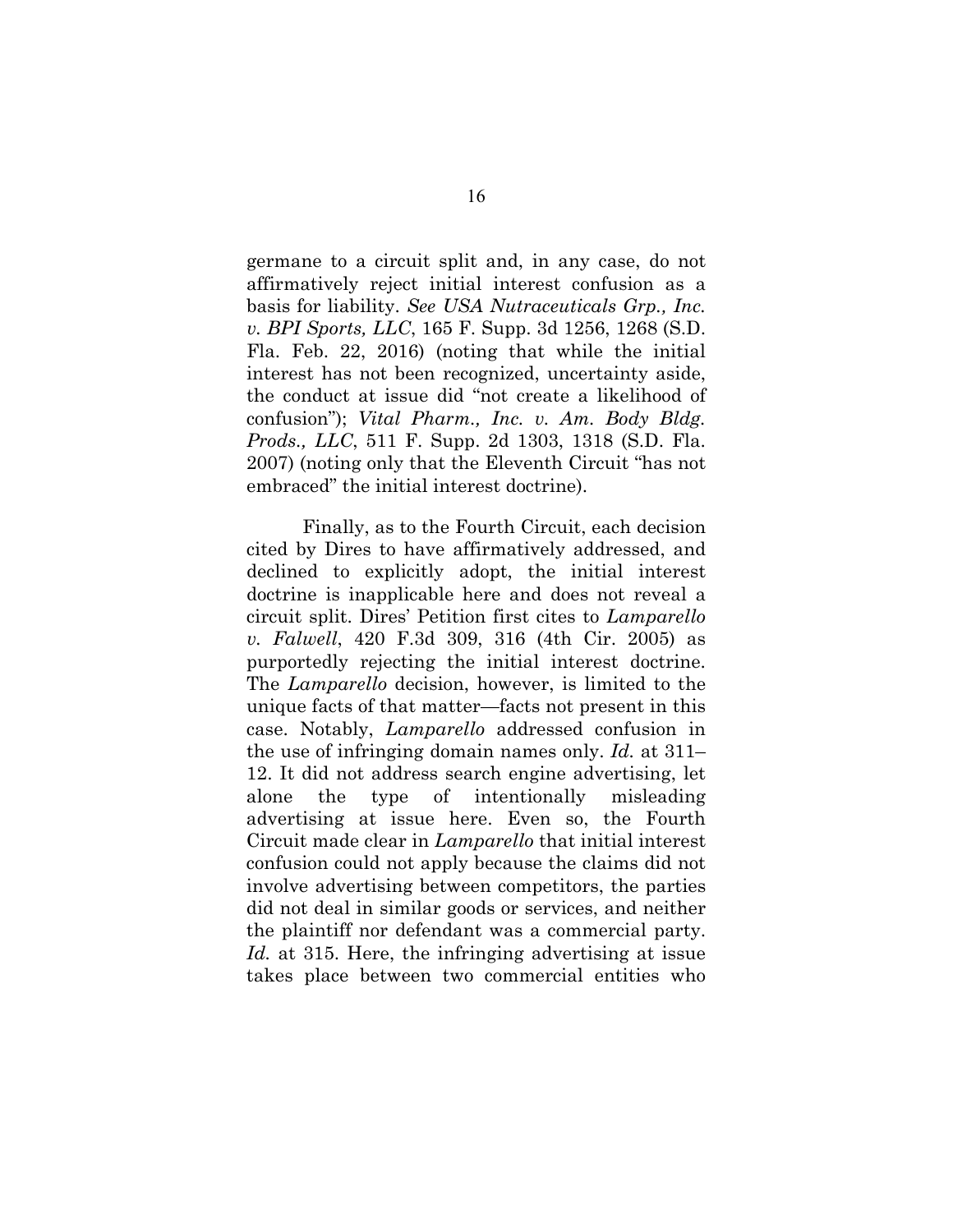compete against one another and who deal in similar goods and services. *Lamparello* is different on its facts and does not create a circuit split.

Dires also cites to *Passport Health, LLC v. Avance Health Sys., Inc.*, 823 F. App'x 141, 150 (4th Cir. 2020), *as amended*, (Aug. 17, 2020), in support of its argument, and incorrectly claims the case is "strikingly similar to this one." (Petition at 7.) As an initial matter, *Passport Health* is unpublished, not precedential, and, therefore, does not create a circuit split. *See Hogan v. Carter*, 85 F.3d 1113, 1118 (4th Cir. 1996); *see also* Michael Hannon, *A Closer Look at Unpublished Opinions in the United States Courts of Appeals*, 3 J. App. Prac. & Process 199, 231 (2001) ("In the case of a circuit split, there should be published opinions from circuits on both sides of the split."). Further, as with *Lamparello*, *Passport Health* is distinguishable and inapplicable to the facts at issue here. *Passport Health* addressed the potential for initial interest confusion only as it relates to the similarity of the marks, without considering the context of the mark's use, and without addressing any other factors. *See Passport Health*, 823 F. App'x at 149–51. That is not the situation in this case. Here, the confusion and deception persisted beyond a search results page, and there is ample evidence of actual confusion both before and after consumers reached Dires' website.

In fact, contrary to Dires' argument, the Fourth Circuit has not restricted likelihood-ofconfusion determinations to the point of sale, which is the issue in this case. Indeed, in *Rosetta Stone*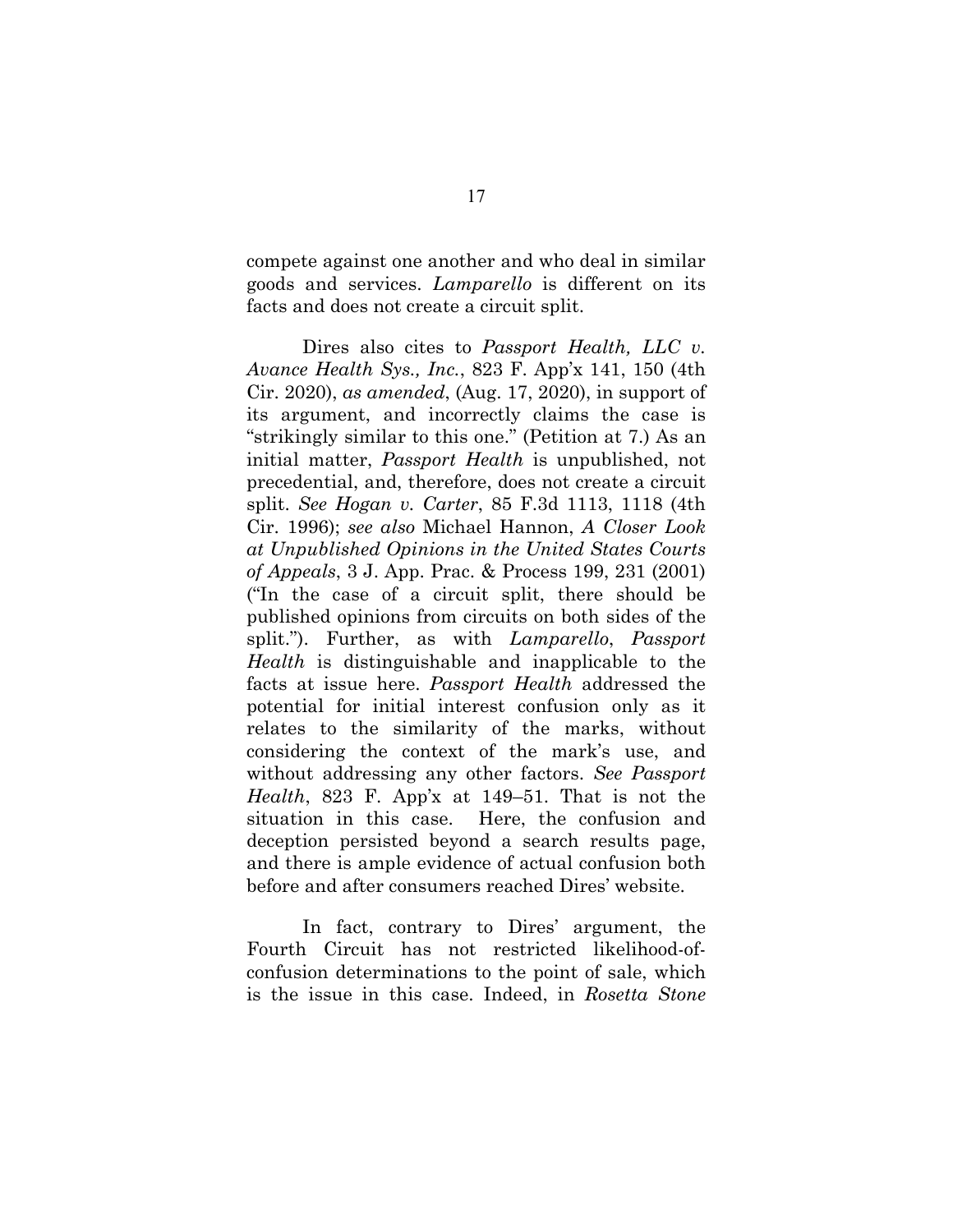*Ltd. v. Google, Inc.*, that court reversed summary judgment on a trademark infringement claim against the plaintiff. 676 F.3d 144, 163, 165 (4th Cir. 2012). The court relied upon actual confusion evidence involving online advertising without restricting a finding of likelihood of confusion to any particular time. *Id.* at 156–59. Here, as in *Rosetta Stone*, there is significant evidence that consumers were not only confused when viewing the online advertisements, but remained confused after viewing Dires' website. *See id.* at 156–57. Indeed, this case has significantly more evidence of actual confusion existing all of the way through the sales process than in *Rosetta Stone*, as well as evidence of an intent to deceive, which was lacking in *Rosetta Stone*. *Compare id.* at 156 *with* Pet. App. at A-21. Thus, the holding in *Rosetta Stone* reaffirms that there is no circuit split arising from Fourth Circuit case law that the Court needs to address.

Lastly, even the Fourth Circuit has recognized that a "bait and switch" scheme such as this one is indeed actionable trademark infringement. *See Elvis Presley Enters., Inc. v. Capece*, 141 F.3d 188, 204 (4th Cir. 1998) (finding trademark infringement based upon defendant suggesting its bar was associated with Elvis Presley, which "brings patrons in the door" who "may stay, despite realizing that the bar has no relationship with [Elvis]"). Thus, the Fourth Circuit does not limit potential infringement to any particular time, but instead assesses the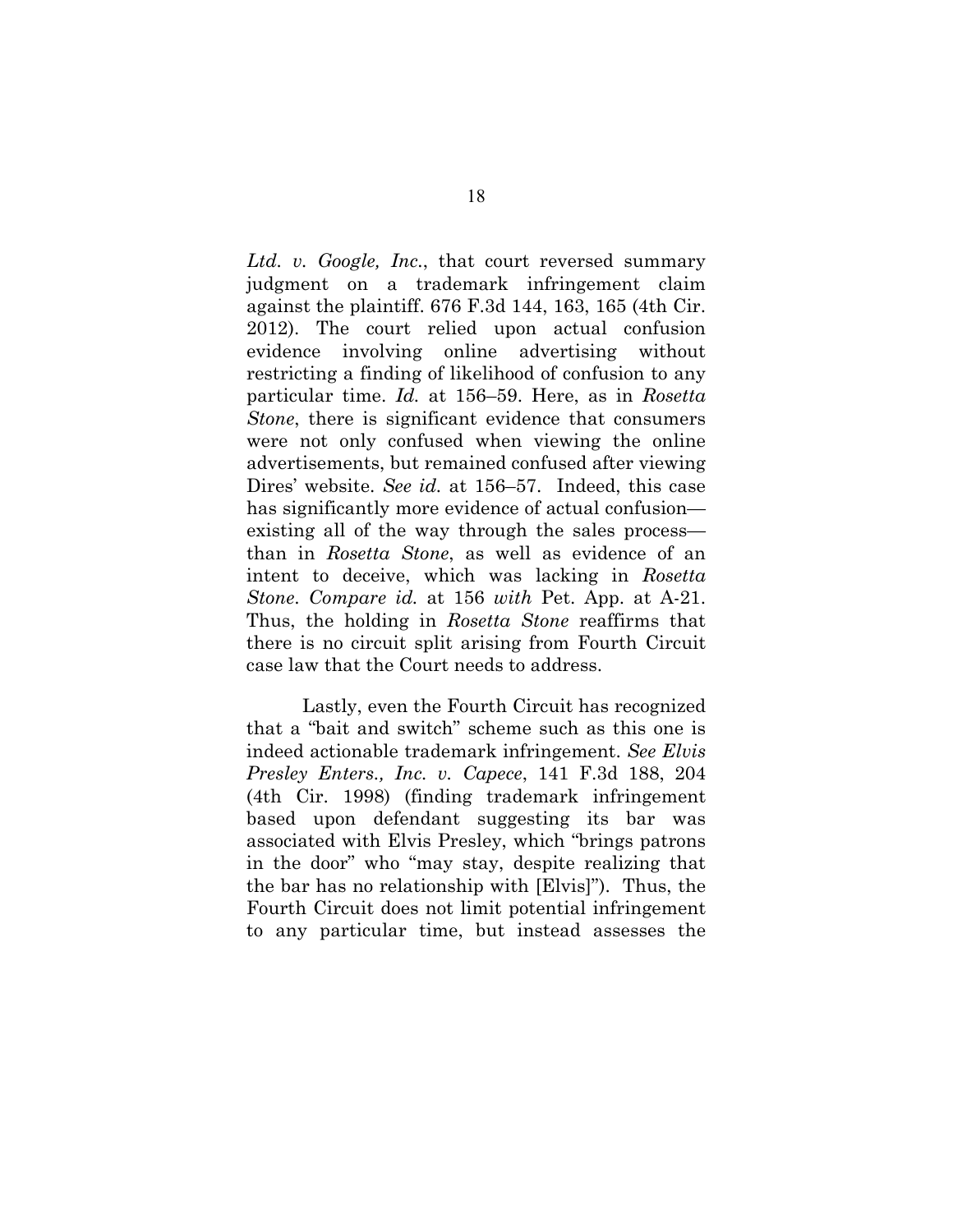totality of the circumstances and the potential harm when determining if confusion is likely.<sup>5</sup>

Clearly the First, Fourth, and Eleventh Circuits have not "rejected" or "outright declined to adopt" the initial interest doctrine or rejected presale confusion as being actionable, as Dires asserts. (Petition at i, 3.) At most, the Fourth Circuit has articulated a slightly different formulation of the same legal rule, but that does not constitute a circuit split on the same important question of federal law worthy of Supreme Court review. As Justice Breyer states, the Court is not interested in "cases that involve not actual divides among the lower courts, but merely different verbal formulations of the same underlying legal rule." Stephen G. Breyer, *Reflections on the Role of Appellate Courts: A View from the Supreme Court*¸ 8 J. App. Prac. & Process 91, 96 (2006).

Here, the standard for trademark infringement is uniform in all circuits—whether the use of a mark is "likely to cause confusion, or to

<sup>5</sup> This "totality of circumstances" approach set forth in *Passport Health* is aligned with the Eighth Circuit Order. Specifically, the Eighth Circuit acknowledged that confusion is not required at any particular point in time, and that the factfinder must consider all circumstances surrounding a potential transaction to determine whether confusion is indeed likely. (*See* Pet. App. at A-17 ("If we do not generally impose strict constraints on the jury's nuanced assessment of how or whether the consuming public might be confused, it would be odd to presume that all commercial interactions are alike or that, in all settings, trademarks are worthy of protection only in the few moments before the consummation of a transaction.").)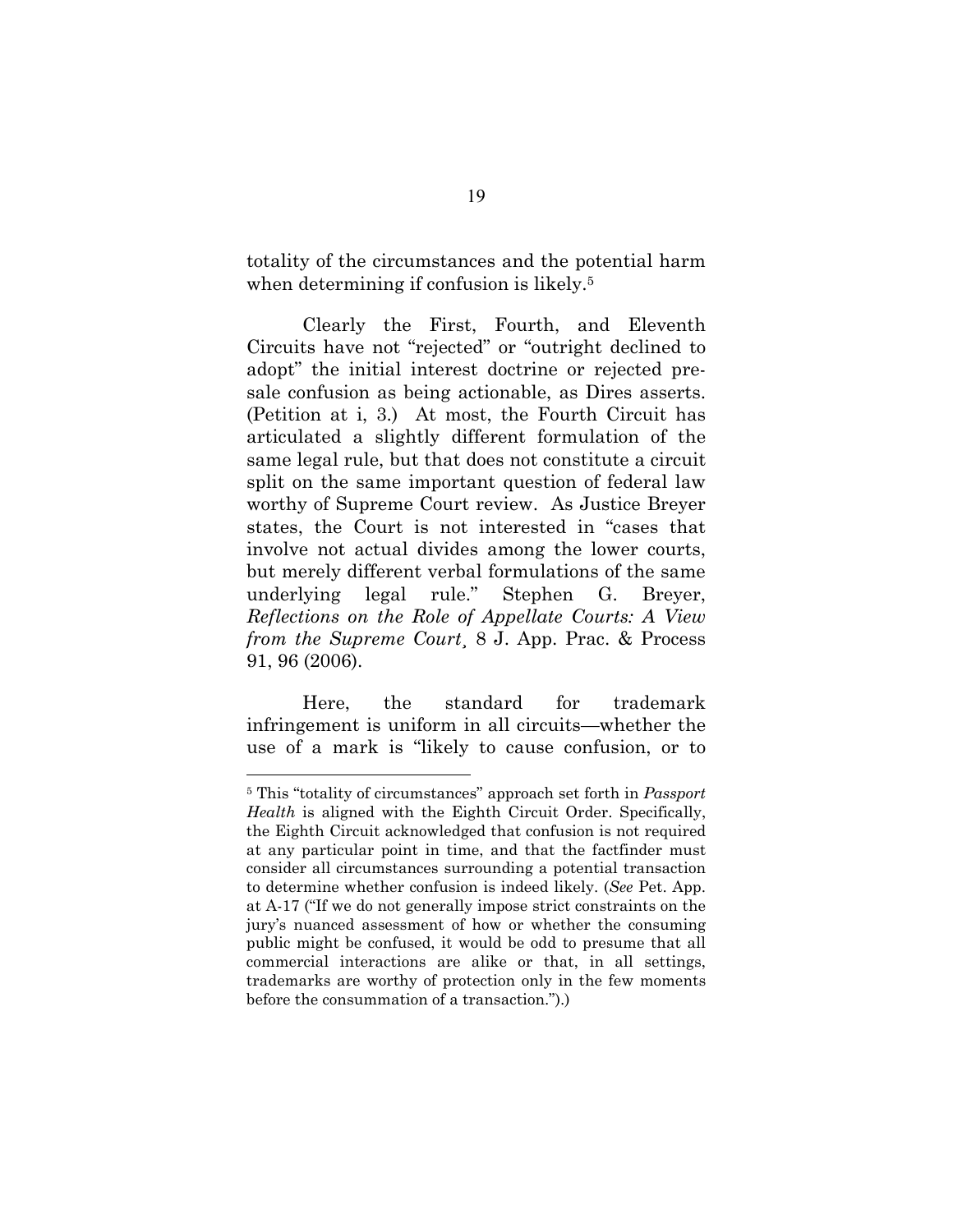cause mistake, or to deceive."  $25$  U.S.C. § 1114(1)(a). Although different circuits may articulate different factors in determining trademark infringement, the standard always remains the same: whether certain behavior is likely to cause confusion. The Court simply need not settle the issue of the initial interest doctrine when the standard for trademark infringement is uniform and there is no actual circuit split on the issue.

> **C. No Compelling Reasons Exist for the Court to Review an Order that Was Unique to the Facts of the Case, Including "Ample" Evidence of Confusion.**

Supreme Court Rule 10 makes clear that the Court will only grant a petition for certiorari for "compelling reasons." But no such reasons exist when, as here, the decision the Petition seeks to have reviewed rests on the *particular* facts of the case at hand and is being remanded for additional factual findings.6

Many of the cases Dires cites reflect the exact same concept—holdings limited to their facts. More specifically, the cases that purportedly "narrowed" the initial interest doctrine only did so because no actual confusion was shown. *See 1-800 Contacts, Inc. v. Lens.com, Inc.*, 722 F.3d 1229, 1246–47 (10th Cir.

<sup>6</sup> Dires acknowledges this, stating that the Eighth Circuit found that "initial interest confusion could apply in *this* Internet marketing case." (Petition at 5 (emphasis added).)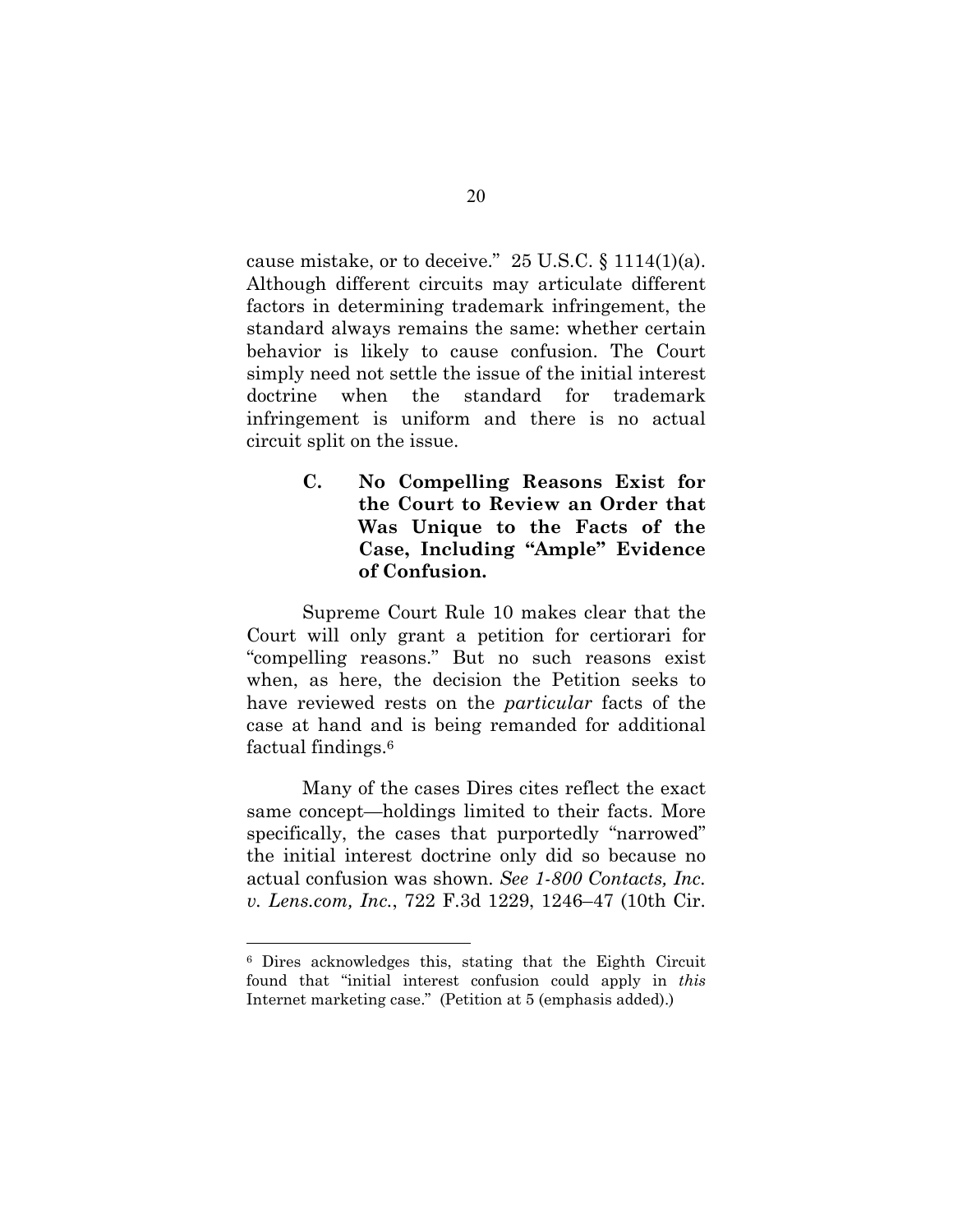2013) (finding that small percentage of actual initial confusion did not support likelihood of confusion); *Network Automation, Inc. v. Advanced Sys. Concepts, Inc.*, 638 F.3d 1137, 1149 (9th Cir. 2011) ("[B]ecause the sine qua non of trademark infringement is consumer confusion, when we examine initial interest confusion, the owner of the mark must demonstrate likely confusion."); *Toyota Motor Sales, U.S.A., Inc. v. Tabari*, 610 F.3d 1171, 1175–83 (9th Cir. 2010) (issuing decision on nominative fair use without addressing actual confusion, since plaintiff presented no evidence of actual confusion); *Savin Corp. v. Savin Grp.*, 391 F.3d 439, 459 (2d Cir. 2004) (finding insufficient evidence of actual confusion); *Playboy Enters., Inc. v. Netscape Commc'ns Corp.*, 354 F.3d 1020, 1027 (9th Cir. 2004) (finding that a "high likelihood of initial interest confusion . . . among consumers . . . generates a genuine issue of material fact on the actual confusion issue"); *Moore v. Doe*, No. CV 20-6569-DMG (SPX), 2020 WL 6804508, at \*3 (C.D. Cal. Oct. 13, 2020) (noting only a narrowing when confusion is not present); *Ducks Unlimited, Inc. v. Boondux, LLC*, No. 214CV02885SHMTMP, 2017 WL 3579215, at \*28 (W.D. Tenn. Aug. 18, 2017) (finding initial interest was not actionable because plaintiff did not demonstrate confusion or intent); *Ascentive, LLC v. Opinion Corp.*, 842 F. Supp. 2d 450, 465 (E.D.N.Y. 2011) (finding initial interest confusion unlikely due to lack of likely confusion or competition). (*See*  Petition at 9–15.)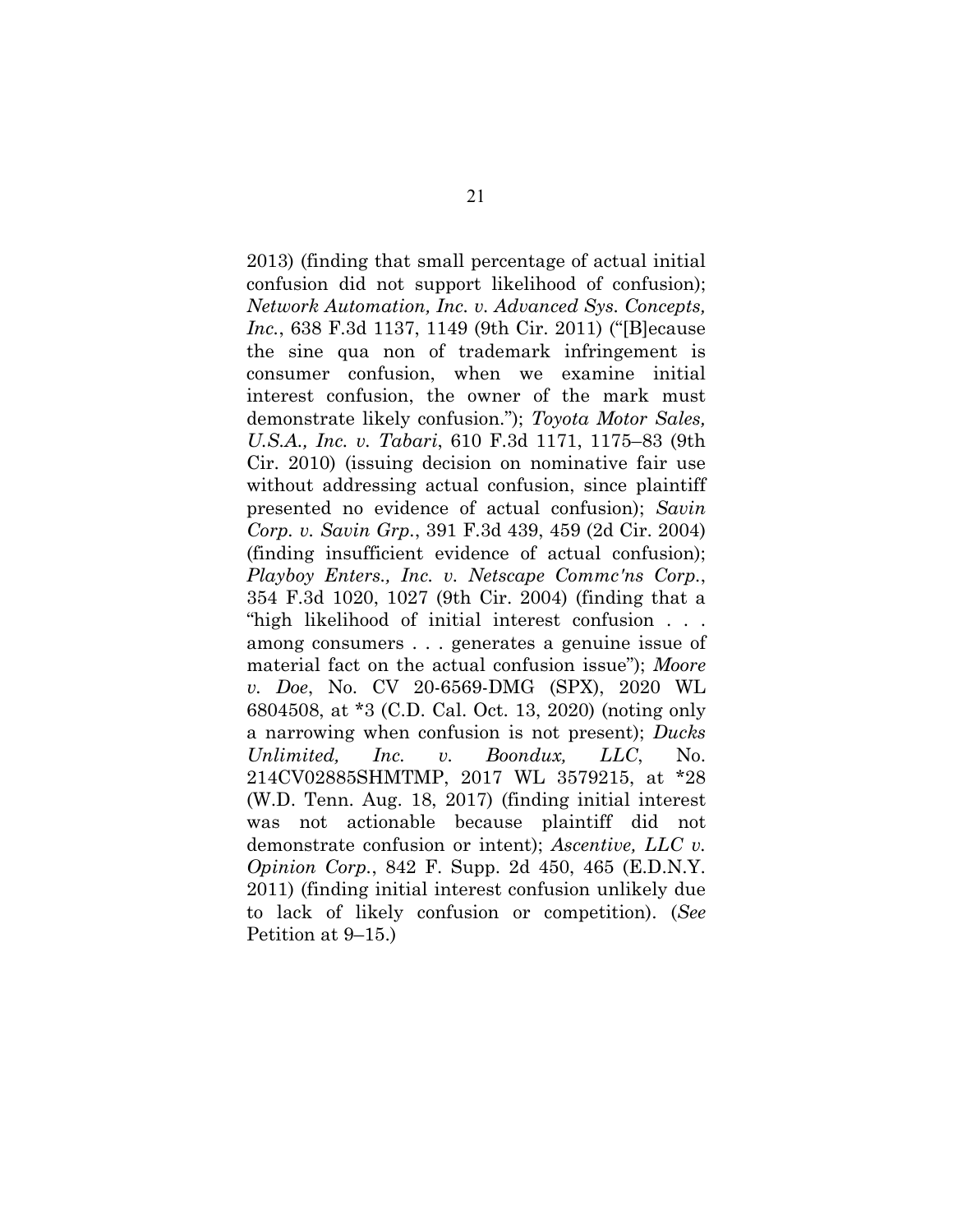Unlike in Dires' cited cases, here "ample" evidence of confusion supported the Eighth Circuit's ruling.7 (*See* Pet. App. at A-21.) In such circumstances, when there is evidence of *actual* confusion, there is strong proof of a *likelihood* of confusion. *See* McCarthy § 23:13 ("Any evidence of actual confusion is strong proof of the fact of a likelihood of confusion."); see also Kemp v. Bumble Bee Seafoods, Inc., 398 F.3d 1049, 1058 (8th Cir. 2005) ("When, as here, it is shown by an alleged infringer's own salesman that even sophisticated professional buyers experienced actual confusion, such evidence supports a finding that confusion is likely."); Kos Pharm., Inc. v. Andrx Corp., 369 F.3d 700, 720 (3d Cir. 2004) ("The rarity of [actual confusion evidence] makes even a few incidents highly probative of the likelihood of confusion."); *Hubbard Feeds, Inc. v. Animal Feed Supplement, Inc.*, 182 F.3d 598, 602 (8th Cir. 1999) ("Although evidence of actual confusion is not necessary for a finding that a likelihood of confusion exists, it is perhaps the most effective way to prove a likelihood of confusion."); *World Carpets Inc. v. Dick Littrell's New World Carpets*, 438 F.2d 482, 489 (5th Cir. 1971) ("There can be no more positive or substantial proof of the likelihood of confusion than proof of actual confusion.").

Attempting to side-step this evidence of confusion, Dires purposefully conflates the concept of

<sup>7</sup> In light of such evidence, Dires' reliance on this Court's *Transunion v. Ramirez* case is misplaced. 141 S. Ct. 2190 (2021). (*See* Petition at 14.)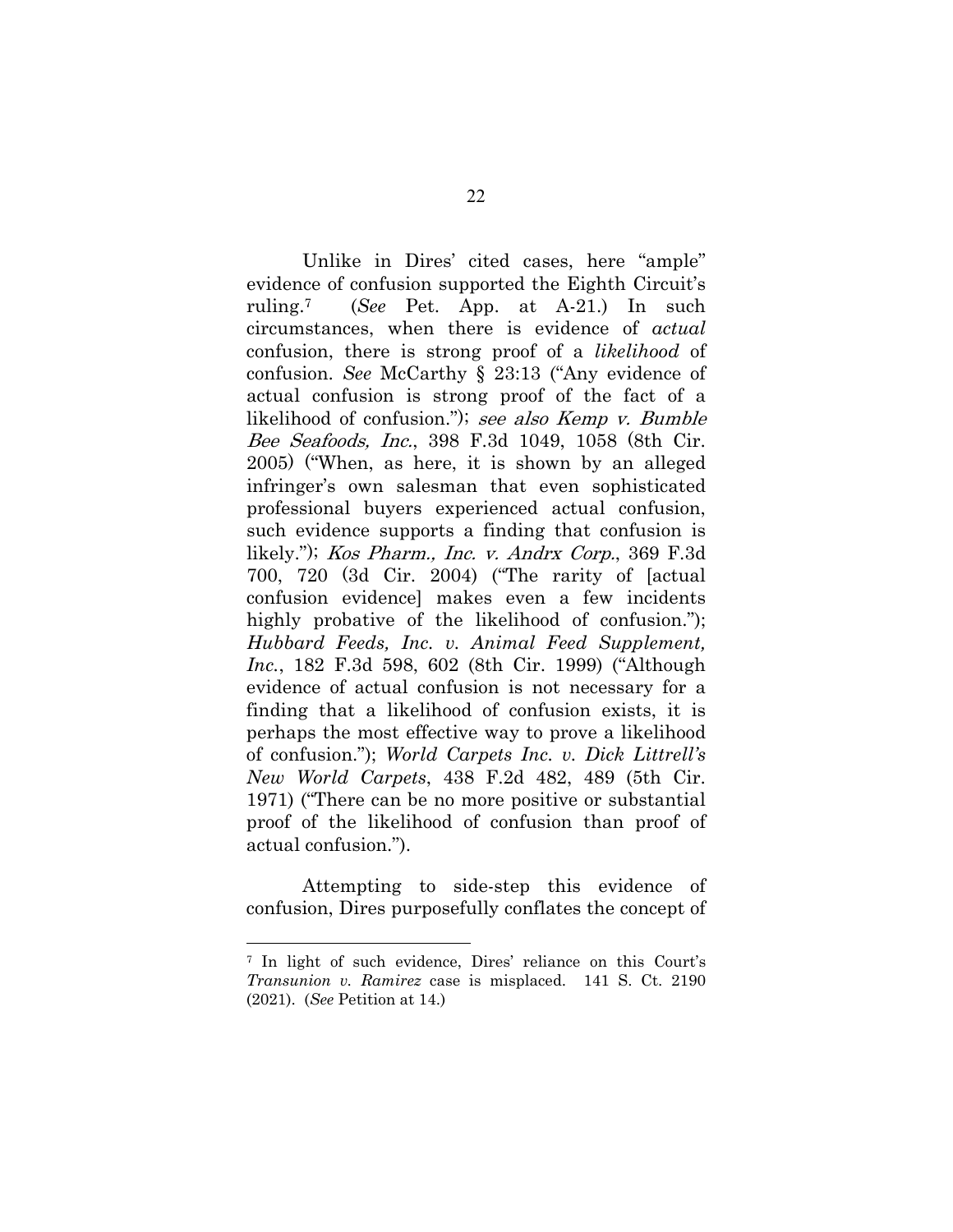trademark infringement based exclusively on a party's purchase of trademarks as keywords for advertising (which is not at issue here), with Dires' undertaking of a multi-faceted "bait and switch" advertising scheme. (*See* Petition at 15–17.) Sleep Number has never argued, nor did the Eighth Circuit hold, that purchasing trademarks for keywords, in and of itself, constitutes trademark infringement. Indeed, the Eighth Circuit expressly acknowledged that it was *not* deciding whether the purchase of keywords was in and of itself actionable. (*See* Pet. App. at A-5.) Dires' attempts now to confuse the issues and argue initial interest confusion harms a party's ability to advertise using keywords is simply a red herring, as Dires' actions went well beyond the simple use of keywords. (*See id.* at A-21 (emphasizing Dires' intent in using its advertising in a misleading way and the resulting confusion).)

Dires' cases and arguments do not change the simple fact that the Eighth Circuit's ruling was limited to the facts at issue, including the actual evidence of confusion and Dires' "bait and switch" tactics. Because cases decided on different facts do not provide contrary results for the Court to review, there are no compelling reasons for the Court to grant certiorari.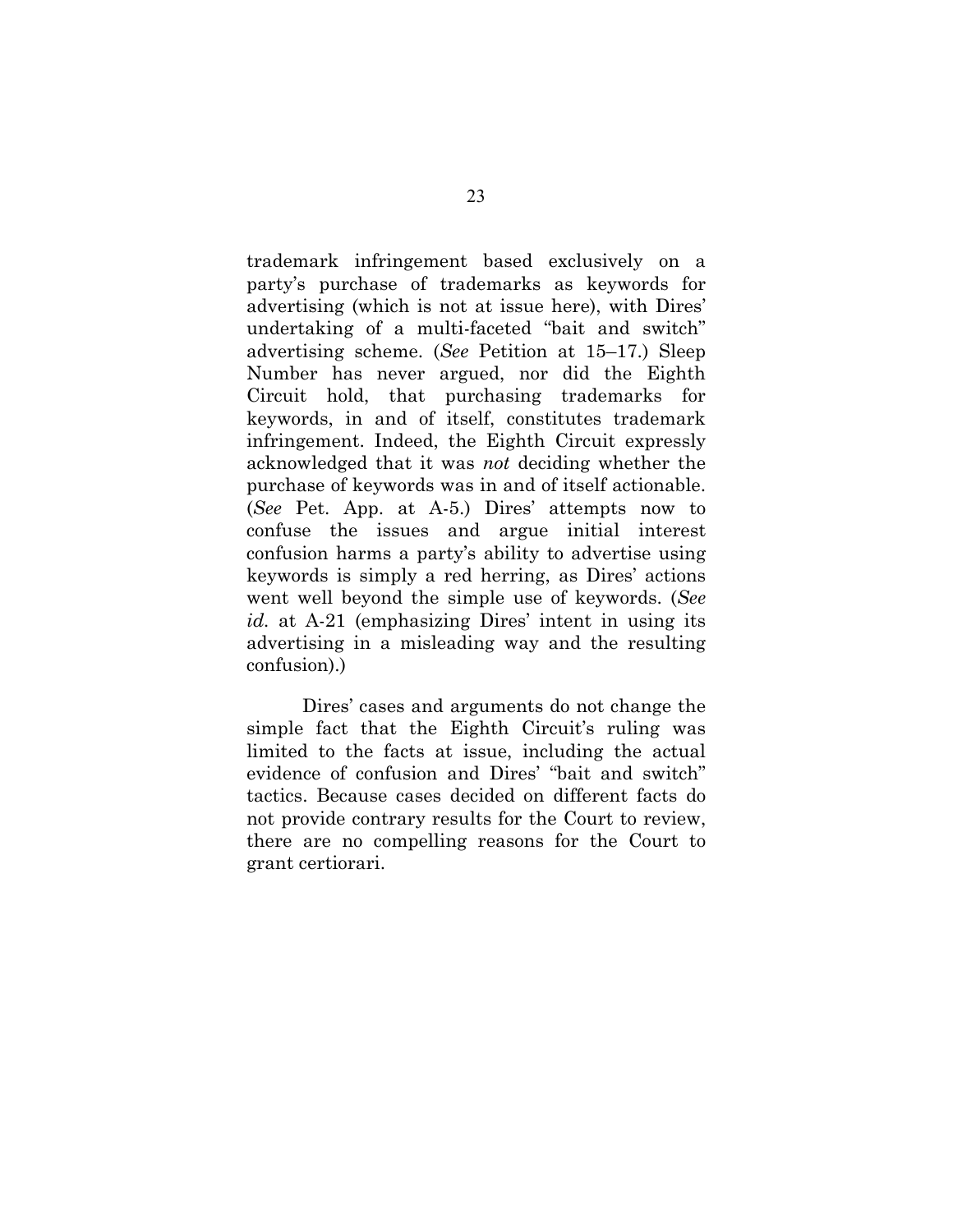## **II. DIRES' POLICY-BASED ARGUMENTS DO NOT NECESSITATE SUPREME COURT REVIEW**

In a last-ditch effort to obtain this Court's review, Dires makes purported "policy" arguments for review. These arguments ignore the context of the Eighth Circuit Order and do not compel the Court's individualized review of this case.8

First, a repetitive theme in Dires' Petition is an argument that the Eighth Circuit Order has broad effects and could result in expanded liability for internet marketing conduct. (*See* Petition at 1, 6, 9–14.) As detailed above, however, this argument is misguided; the Eighth Circuit's decision aligns with both long-standing federal trademark law, as well as the current state of the law across the country. (*Supra*, Reasons for Denying the Petition § I.A.) In other words, the Lanham Act already provides for the liability Dires argues against. Further, the

<sup>8</sup> This Court has consistently denied petitions for writs of certiorari regarding the initial interest doctrine, suggesting it has repeatedly determined that no policy considerations have warranted consideration of the doctrine before, and the Petition fails to demonstrate that any exist now. *See, e.g.*, *Multi Time Mach. Inc. v. Amazon.com, Inc.*, 804 F.3d 930, 937 (9th Cir. 2016), *cert. denied*, 577 U.S. 1144 (2016); *Sensient Techs. Corp. v. SensoryEffects Flavor Co.*, 613 F.3d 754, 766 (8th Cir. 2010), *cert. denied*, 562 U.S. 1270 (2011); *Lamparello v. Falwel*l, 420 F.3d 309, 316 (4th Cir. 2005), *cert. denied*, 547 U.S. 1069 (2006); *1-800 Contacts, Inc. v. WhenU.com, Inc.*, 414 F.3d 400, 409 (2d Cir. 2005), *cert. denied*, 546 U.S. 1033 (2005); *Gibson Guitar Corp. v. Paul Reed Smith Guitars, LP*, 423 F.3d 539, 553 (6th Cir. 2005), *cert. denied*, 547 U.S. 1179 (2006).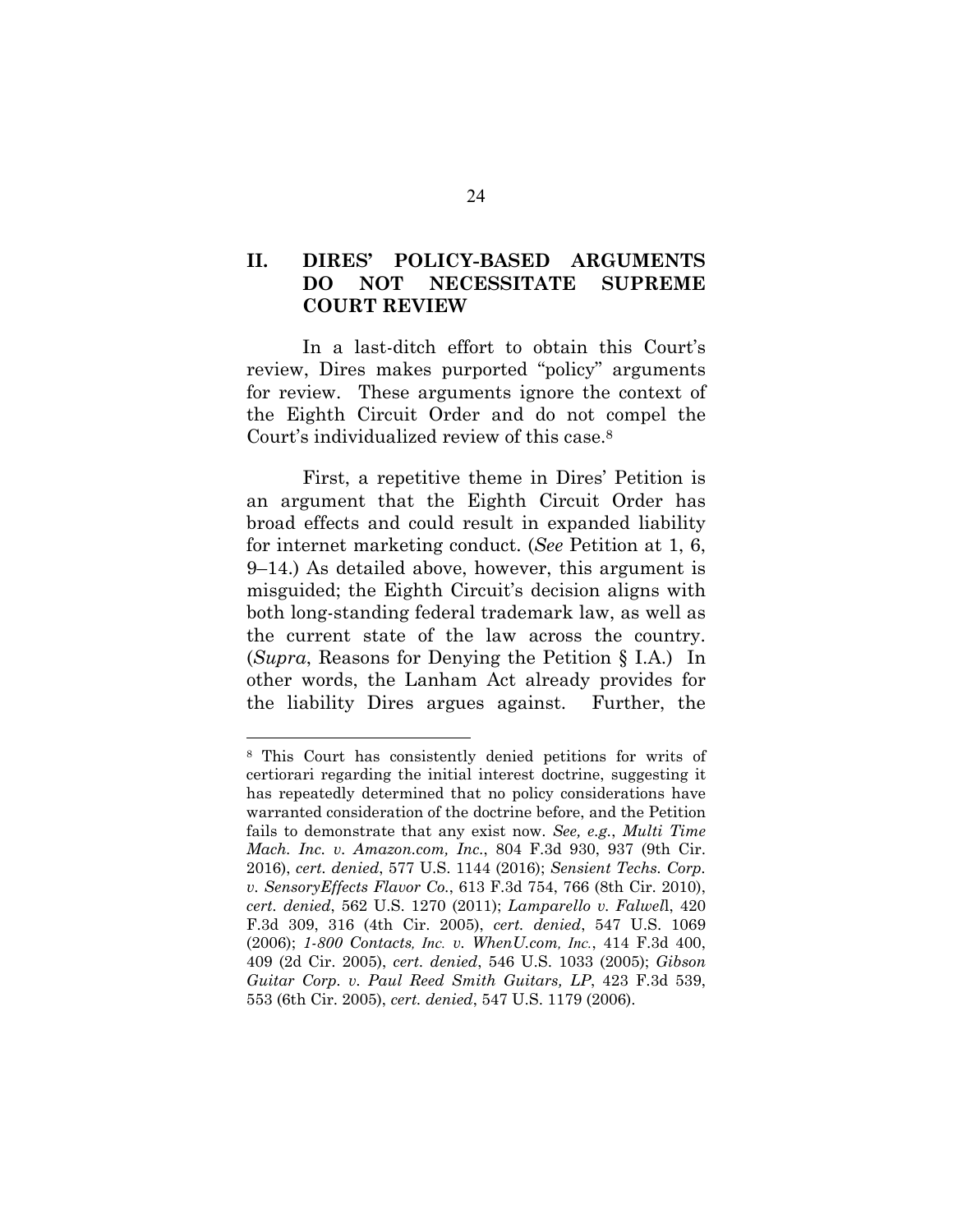Eighth Circuit's ruling arises from and turns on the unique facts of this case—involving "ample" evidence of confusion. (*Supra*, Reasons for Denying the Petition § I.C.) As such, the Eighth Circuit Order does not establish an overly-broad formulation of the initial interest doctrine, in the internet context or otherwise, and there is no compelling reason for the Court to step in.

Second, Dires argues that "consumers' interest" in "useful" online advertising requires the Supreme Court to "reconsider" or "revisit" the initial interest doctrine. (Petition at 14, 17.) Online advertising schemes like Dires' that result in "ample evidence of actual confusion" are simply not "useful" to the consumers or serve their "interest" in any way. To the contrary, Dires' conduct undermines the consumer as the significant confusion evidence in this case makes clear. Moreover, Dires' purported policy argument ignores the plain language of the Lanham Act, which protects against customer confusion at all stages of the sales process, and disregards the actual confusion present in this case, which is contrary to any consumer's interest. Dires' argument also hinges on two questions of *fact* unique to the Eighth Circuit's ruling—(1) whether consumers were confused by Dires' advertising at the point of click, and (2) whether consumers may be confused when shopping for expensive mattresses online. (*See* Petition at 14–17.) Such fact-based arguments, contingent on a district court's review of the particular facts of a case, are inappropriate for Supreme Court review and do not warrant review